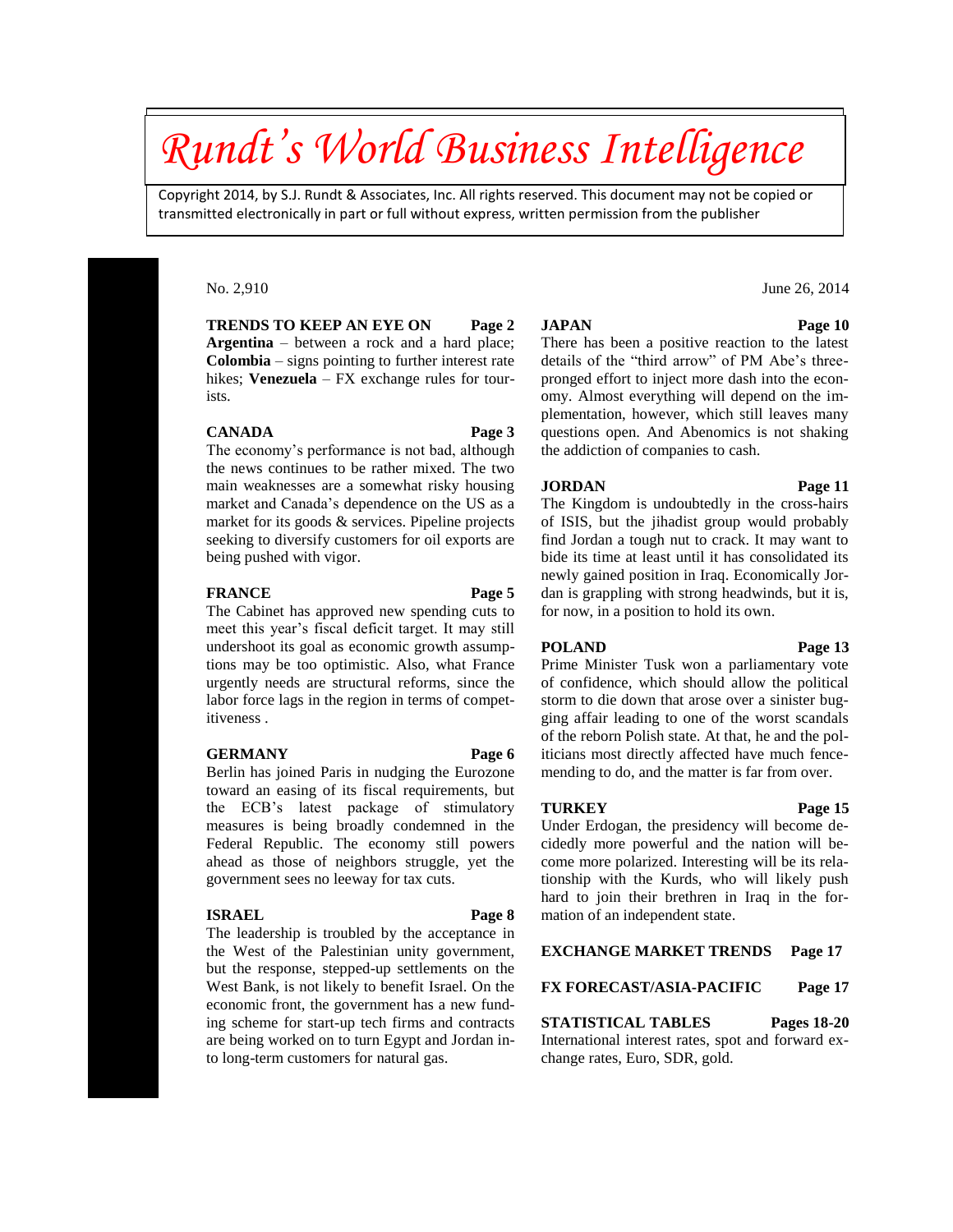# **Trends You Should Know About**

### **ARGENTINA**

Since the US Supreme Court has shot down Argentina's appeal of US District Court Judge Griesa's ruling on its decade-old default case (see last week's Briefs) the government of President Cristina Fernandez de Kirchner has gone through all kinds of twists and turns to find a way out. First, the President vowed to defy the order to pay USD 1.5 billion to owners of un-restructured debt, particularly the billionaire hedge fund manager Paul Singer, a stance that her Economy Minister Axel Kicillof backed by promising to find a plan that would skirt the ruling. Then, Pres. Fernandez' lawyer in Manhattan reversed course, saying that the government was willing to negotiate with the "vulture" creditors. But the newly conciliatory position did not last long. A few days later, Cabinet chief Jorge Capitanich let it be known that the regime had changed its mind again and that "there is no Argentine mission or committee going to New York."

The erratic nature of Argentina's response reveals the crux of the problem for Ms. Fernandez. Obeying Judge Griesa's court order, she needs to settle with holdout creditors from the 2001 default to avoid triggering another debt default that would block the country's return to the international credit markets, something her regime would very much like to accomplish, judging from the recent arrangement with the Paris Club of creditor nations and the settlement with Repsol over the YPF sequestration. But she does not have the money to do this and she fears a massive loss of face if she yields on this issue.

Where the money is concerned, Argentina would have to pay the litigants about USD 1.5 billion at the same time it is due to pay interest of nearly USD 1 billion to holders of restructured bonds on June 30 (or a few days later, since there is a 30-day grace period). But more of problem is that paying the holdouts would trigger claims from others of as much as USD 15 billion, which is more than half the country's official international monetary reserves. The government has indicated that it may be preparing a swap of foreign-law debt to local legislation so that it can get around Judge Griesa's ruling, but this would be technically difficult and legally close to impossible.

On the other hand, Cristina Fernandez has sworn never to succumb to the "extortion" by holdouts and feels it is politically essential for her to be seen as following through on the pledge. So, there are no really good options for her. Meanwhile, holdouts are continuing to look for Argentine assets they can seize. The government has so far countered about 900 embargo attempts by creditors. These have ranged from a seized naval vessel docked in Ghana to attempts at grabbing the presidential jet. Pres. Fernandez last year rented a plane to fly to Vietnam to avoid seizure of her jet. There has been talk that the creditors may have designs on the state-owned energy producer YPF, but this might be difficult since – according to the enterprise – "YPF is an independent company and run as such, in accordance with the law… its assets do not belong to the Argentine Republic and therefore cannot be embargoed for debt taken on by the sovereign."

### **COLOMBIA**

The economy grew in the first quarter of this year at the fastest pace in two years as real GDP was up 6.4% from a year earlier, following a 4.9% advance in the preceding three months. This was at least in part due to a surge in government spending ahead of the presidential elections, but there were other, more durable reasons as well. Outlays on public works jumped by 24.8% in January-March from a year earlier. Coffee production was up 14.9%. The global slump in metals prices, which hurt countries such as Chile and Peru, had much less of an effect in Colombia, where oil accounts for half of all the export revenue, and petroleum prices have risen 7% so far this year.

The national unemployment rate dropped to 9.2% of the workforce in April from 10.7% 12 months before. Annual inflation accelerated to 2.93% in May, after touching a six-decade low in November. With this, all signs point to further interest rate hikes. The local bond markets are convinced of this, and the country's shorterterm benchmark peso bonds have fallen to a three-year low.

### **VENEZUELA**

New regulations that were published in the Official Gazette of June 17 require that all hotels and travel agencies in Venezuela must require foreign tourists to produce a receipt showing that any bolivars they spend were obtained on a legal exchange rather than in the black market. Since March, tourists have been able to get bolivars legally under the Sicad 2 exchange system for rough-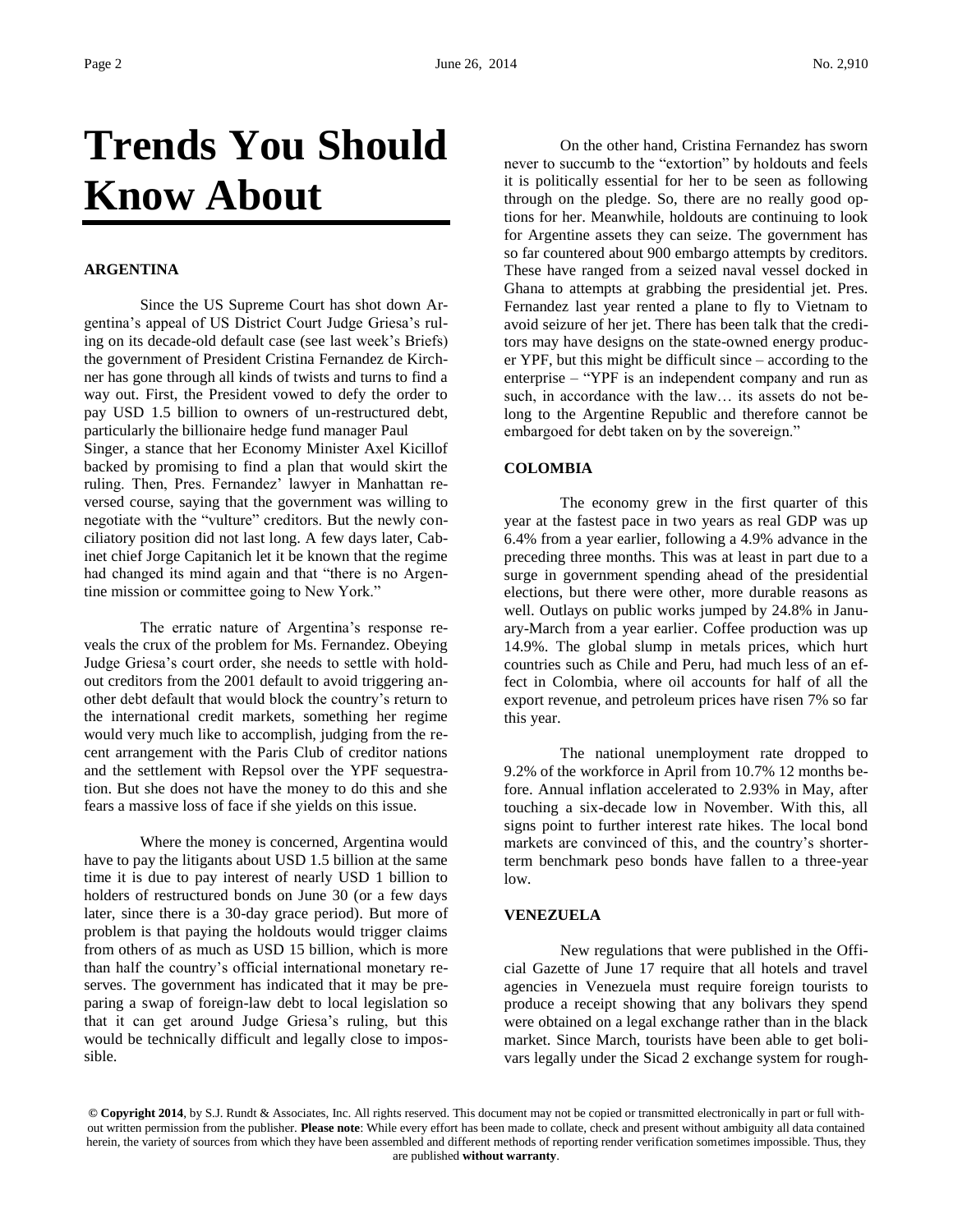ly VEB 50:USD 1.00, rather than the VEB 6.30:USD 1 the authorities use for "essential" imports. President Nicolas Maduro has been complaining that this market is not working as well as intended because – surprise, surprise – not enough dollars are flowing into it.

The new rule for tourists is intended to increase the flow. For one thing, though, there are not that many tourists coming to Venezuela these days, a country that has acquired a progressively worse reputation for crime. And for another, while Caracas is one of the most expensive cities in the world at the 6.3:1 exchange rate and is decidedly cheaper at 50:1, it becomes truly cheap at the black-market rate of currently about 75:1. When tourists use foreign credit cards instead of cash, the government uses an undisclosed exchange rate set by the Central Bank.

### **Canada**

**The economy's performance is not bad, although the news continues to be rather mixed. The two main weaknesses are a somewhat risky housing market and Canada's continued dependence on the US as a market for its goods & services. Pipeline projects seeking to diversify customers for oil exports are being pushed with vigor, however, and the Bank of Canada has been keeping the CAD's exchange rate low to promote sales abroad.**

he Canadian economy, relatively speaking, has been doing fairly well so far this year, the impact The Canadian economy, relatively speaking, has<br>been doing fairly well so far this year, the impact<br>of an unusually severe winter fully acknowledged. Wholesale sales rose in April more than twice as fast as the analysts had forecast, setting a record on gains in building materials and machinery and climbing, overall, by 1.2%, according to Statistics Canada. This suggests that economic growth may have been gaining momentum in the second quarter, as rising inventories suggest that wholesalers are confident stronger demand will be sustained in the months ahead.

### **Positive Signs**

Canadian realtors registered their biggest sales gain in almost four years in May, as home sales jumped 5.9% from April and the average price of a home sold was up 7.1% year-on-year. The advance was the fourth consecutive monthly increment following four straight declines. "Had it not been for such a brutal winter," the Real Estate Association said, "the improvement in new listings and sales would likely have been more spread out over the past few months." The figures are still mixed, however, and suggest that the fairly tapped-out consumer remains the main driver of growth, as a long-predicted recovery of business investment and exports has yet to appear.

Consumers are being pinched by increases in the costs of gasoline, food and electricity this year. Their confidence index has been slipping of late, as optimism about personal finances has been waning. The national unemployment rate unexpectedly rose in May to 7.0% from 6.9%, the first increase so far in 2014, as full-time employment declined for a second month in a row while part-time positions increased. Average hourly wages of permanent employees rose a modest 1.6% in May from a year earlier, failing to keep pace with the consumer price index, which was up 2.3%.

### **Caveats**

In a recent press conference and a revamped report, the Bank of Canada's new governor Stephen Poloz said that there are still "elevated" risks of a sharp correction in Canadian home prices due to "stretched valuations and some signs of overbuilding." The government has repeatedly amended mortgage rules to put the brakes on the housing market. Inter alia, it made sure that the Canada Mortgage and Housing Corporation, which provides government-backed insurance, no longer underwrites mortgages on second homes and that the self-employed no longer get insurance unless their income is verified.

This squeeze has not been without effect. It slowed the rise of household debt and home sales. But house prices remain at record levels nation-wide, especially in cities such as Toronto and Vancouver, where some analysts claim homes are still 75% overpriced. Still, the Bank of Canada seems to think that a soft landing is the most likely outcome and that the risk of a crash is quite limited. It says that the main scenario for a housing crash would be based on a shock that drives up unemployment and makes it harder for families to repay debts. Besides, Canada has held the title of having the world's soundest banks for six straight years, as this status is being defined by the World Economic Forum.

A relatively greater risk is Canada's continued export dependence on the United States, still the destination of roughly two-thirds of all shipments abroad. When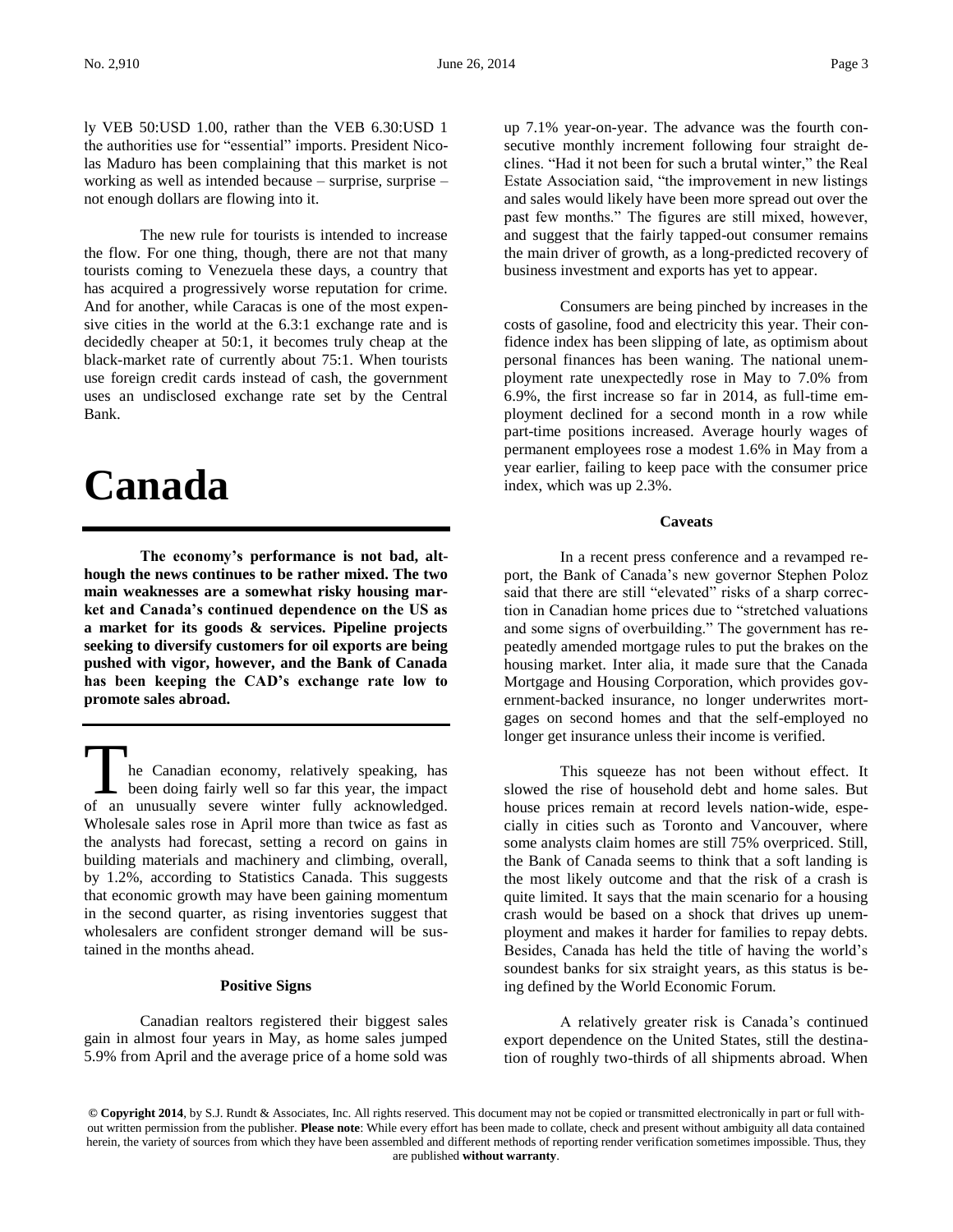the US economy drops by 2.9%, as it did in the first quarter of the year, this is clearly not without repercussions North of the 49<sup>th</sup> Parallel. So, Ottawa has been working hard on a variety of international trade pacts, reaching agreement in principle with the European Union on a Transatlantic trade deal, signing another accord with South Korea, and gaining admission to the group of 12 nations that are negotiating the Trans-Pacific Partnership.

It has also been trying to pave the way – more specifically, create the transportation infrastructure – for diversifying its energy trade. For the time being, almost all the oil exports head South, which goes a long way in explaining Canada's frustration with the US Government's regulatory and legal hurdles which have prevented the construction of the Keystone XL pipeline. Enbridge Inc. has been trying hard to win all the needed approvals for its proposed Northern Gateway pipeline that would carry diluted bitumen from Alberta's oil sands across British Columbia and was first proposed a decade ago.

### **Pipeline Plans**

It is quite clear that US dithering on the Keystone XL has given a strong impetus to Canada's resolve to get to the global markets with existing and planned conduits that could allow for oil sands production to increase by 25% or more in the next decade, even if the Keystone pipeline is never built. But there are still considerable hurdles to be overcome in Canada itself, especially in British Columbia, which is the natural route to the fast-growing Asian markets. The critical Northern Gateway pipeline has been running into strong opposition from Native Canadian groups. Enbridge has also encountered resistance from Kitimat, the town intended to be the port terminal for the Northern Gateway, which recently voted against the project in a non-binding referendum.

Meanwhile, there is a strong focus on expanding the capacity of existing conduits, such as the Alberta Clipper, which already transports 450,000 bpd to the United States, as well as the Trans Mountain pipeline from Alberta to Vancouver and a half dozen other projects. Canadian oil executives say they will need most, if not all, of these projects implemented if they are to meet their oil production target for 2025, which calls for an increase from the current 3.5 million barrels a day to 6 million bpd, including a doubling of oil sands production.

### **Promoting Non-Commodity Exports**

Even if these ambitious plans can be realized, however, this does not change the trend that TorontoDominion Bank CEO Ed Clark highlighted earlier this year, when he warned that Canada is losing its competitive edge in exports beyond commodities, as fewer small companies look outside their home market for sales outlets. "Our market share of US non-commodity imports has dropped by about 30% over the past ten years," he told his listeners, saying that less than 10% of Canada's small and medium-sized companies are involved in exporting goods and services. About 50 companies generate roundly half of all exports.

There are numerous ways in which Canada's commercial banks and the government can help to change this trend, but the most important thing that has been done so far on this front has been a Central Bank policy geared to keeping the Canadian dollar relatively soft in the foreign exchange markets. Since taking over at the Bank of Canada last June, Governor Poloz in his statements has shifted from cautioning about the need for interest rate increases to a neutral view that leaves at least the possibility of a cut open. The Governor's occasional public references to the importance of a weaker currency to support exports and repeated warnings about the threat of low inflation have helped to maintain the downward pressures on the loonie. The CAD is currently trading about 1.5% lower than at the outset of this year, and while some market specialists suggest that the unit is now poised to test technical levels marking the boundary between bullish and bearish outlooks, a bullish breakout by the Canadian dollar at this point would probably not be sustained.

### **The Role of the CAD**

Mr. Poloz took over the helm of the Bank of Canada after a stint leading the country's Export Development Corporation, so it is not surprising that he is quite familiar with the damage the CAD's earlier strength had wrought on manufacturers. While industries such as textiles, clothing and automotive parts have been besieged by so much international competition that they are not likely to see much of a gain from the now lower dollar, other industries have been benefitting and will continue to do so.

Interesting in this context is that an explosive, world-wide growth of CB reserves over the past decade, especially among emerging-market Central Banks, has led to a marked increase in CB holdings of securities denominated in Canadian dollars. Buyers, from the monetary authorities of Chile and the Czech Republic to those of Russia, have acquired upwards of CAD 200 billion in such assets, looking for diversification into "non-traditional" reserves. But any unwinding of these positions, should it occur because of relatively low Canadian interest rates

**<sup>©</sup> Copyright 2014**, by S.J. Rundt & Associates, Inc. All rights reserved. This document may not be copied or transmitted electronically in part or full without written permission from the publisher. **Please note**: While every effort has been made to collate, check and present without ambiguity all data contained herein, the variety of sources from which they have been assembled and different methods of reporting render verification sometimes impossible. Thus, they are published **without warranty**.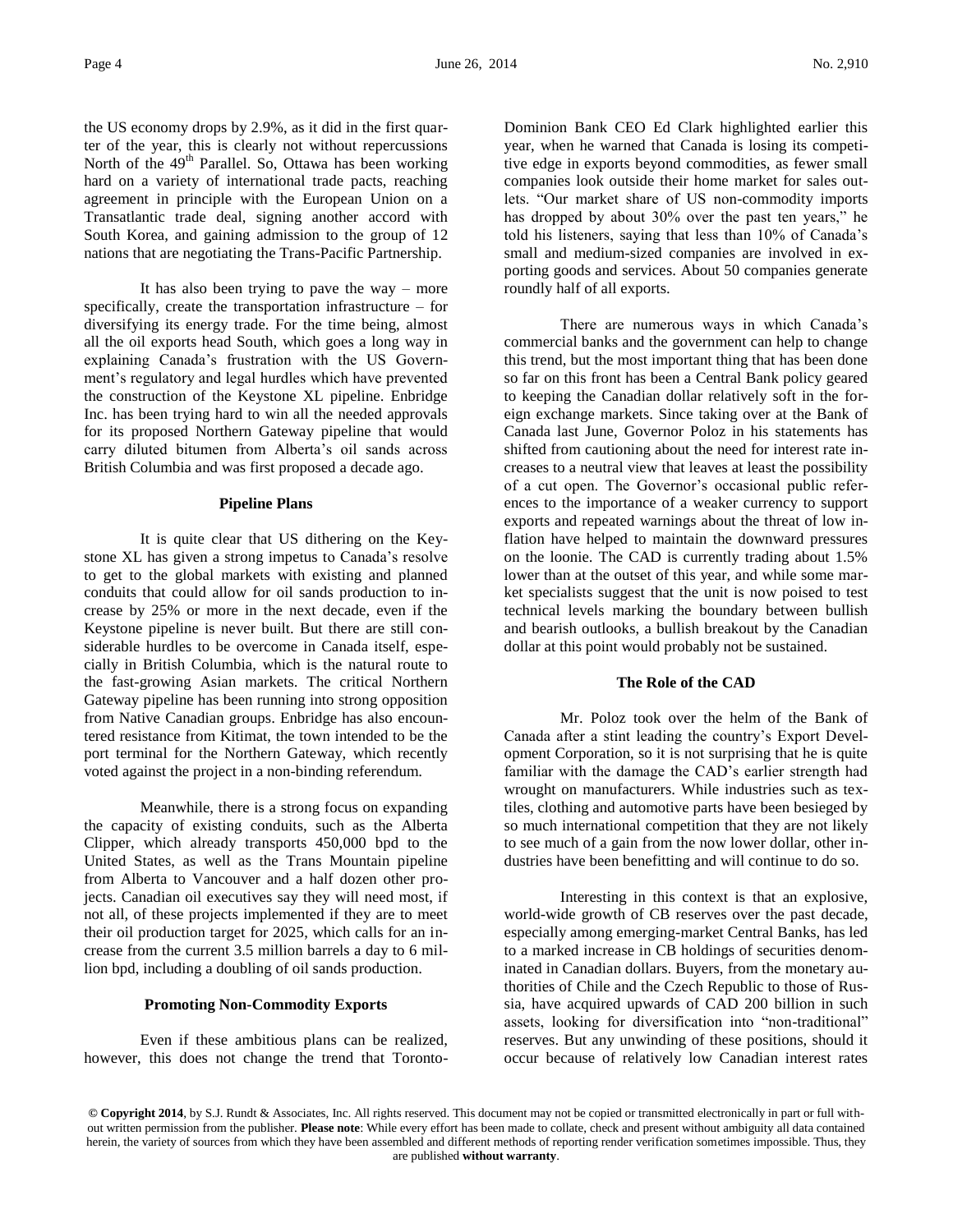and the decline of the Canadian dollar, is likely to be gradual and non-disruptive. (6/26/14)

## **France**

**The Cabinet has approved a string of new spending cuts to meet this year's fiscal deficit target. It may still undershoot its goal as its economic growth assumptions, modest as they are, could be too optimistic. Also, what France urgently needs are structural reforms, since the labor force lags behind its counterparts elsewhere in the region in terms of competitiveness.** 

hen President Francois Hollande picked as his new Prime Minister Manuel Valls, a reformer **W** hen President Francois Hollande picked as his new Prime Minister Manuel Valls, a reformer who says he is committed to stamping out inefficiencies in the public sector, he drew a line under the traditional Leftist manifesto promising extensive tax-and-spend policies. Realizing that these have made economic problems worse rather than better and have helped to push his presidency into a ditch, he now seems to be recognizing that he must bring in a number of supply-side changes if the economy is to be prevented from sliding back into recession.

### **Supplementary Budget**

It is with this in mind that the Cabinet recently approved EUR 4-billion worth of spending cuts in a supplementary budget for the current year, on top of spending reductions of EUR 14 billion already programmed, in the hope that this will suffice to meet the 2014 target of a fiscal deficit no greater than 3.8% of GDP. In doing so, the government reiterated its commitment to paring the shortfall further to 3.0% of GDP next year, as demanded by Brussels. The fresh cuts are to include EUR 1.6 billion in state spending and EUR 1.1 billion in benefits, with the remaining EUR 1.3 billion in additional savings to be derived from lower outlays on investment and reduced expenditures on unemployment and family benefits.

The mini-budget also sets out EUR 1.1 billion in income tax cuts for the nation's lowest earners and includes previously announced reductions in payroll taxes and corporate levies that will cost the government a total of EUR 5.5 billion. It is intended as the first stage of im-

plementation of M. Hollande's "responsibility pact," a plan to revitalize the economy that he outlined last January. This scheme calls for more than EUR 40 billion in tax reductions, mainly for business, and EUR 30 billion in public spending cuts, to be introduced during the remaining three years of the President's term in office.

### **Tax Cuts For Business**

Among more specific measures in this plan are EUR 6.5 billion in tax cuts for business in the next two years and EUR 3.6 billion to be pared from individual taxes in a step that according to the government will benefit roughly 3.7 million households (probably not coincidentally the number that were newly caught by the tax net after the financial crisis). The administration has so far stuck to its plan despite vociferous protests by 100 Socialist MPs, who have been harshly criticizing the EU's deficit reduction demands and have called for a major portion of the tax cuts directed at business to be refocused to support private and public demand.

M. Hollande has supported his change of tune with a shakeup at the Elysee Palace, bringing in a senior Bank of America Merrill Lynch economist, Laurence Boone, as his top economic adviser. He is still likely to find that his program will fall short of achieving the intended deficit shrinkage, though, since the government's expectation of 1% real GDP growth this year seems too optimistic and this could spell a shortfall in tax revenues. The French economy has fared worse than that of the euro area for the past three quarters and there is still little sign of any turnaround.

### **Lagging Economy**

The purchasing power of households has improved, but too modestly to generate any real acceleration in spending. Companies are not inclined to invest and French exports will not benefit fully from anticipated improvements in world trade. Banque de France's index of manufacturing sentiment declined to 97 in June from 98 in May, while the Purchasing Managers' Index for services and industries compiled by Markit Economics slipped to 47.8 this month from 49.6, with 50 denoting the threshold between expansion and contraction.

The National Statistics Office predicts that unemployment will continue to climb in the second semester, reaching 10.2% of the workforce by the end of this year. Reflecting the added tax burden that is weighing on households, consumer spending unexpectedly dropped in April by 0.3%, after a 0.5% fall in the first quarter. The

**<sup>©</sup> Copyright 2014**, by S.J. Rundt & Associates, Inc. All rights reserved. This document may not be copied or transmitted electronically in part or full without written permission from the publisher. **Please note**: While every effort has been made to collate, check and present without ambiguity all data contained herein, the variety of sources from which they have been assembled and different methods of reporting render verification sometimes impossible. Thus, they are published **without warranty**.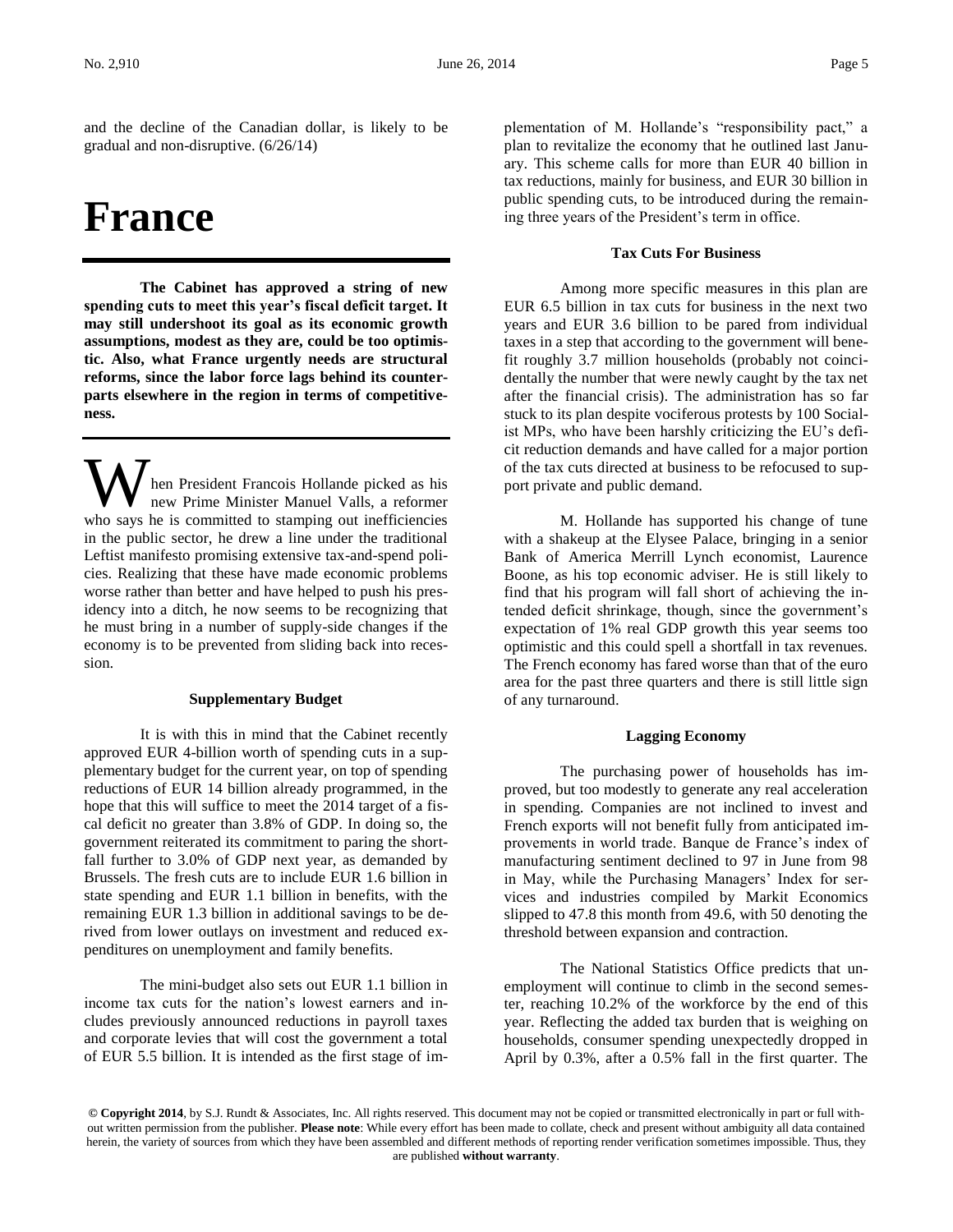economy literally stalled in January-March, with real GDP remaining unchanged, following a revised 0.2% gain in the preceding three months. All this shows just how difficult it has become for the government to overhaul the economy, revive growth, rein in record-high unemployment and still keep Socialist backbenchers and voters in the electorate from revolting.

### **Structural Reforms Needed**

The latter have been feeling the brunt of M. Hollande's deficit reduction plan in the form of higher taxes, which increased by about EUR 70 billion in the past three years. Government levies now amount to more than 46% of gross domestic product, the highest ratio in the Eurozone. The full weight of the increases has been felt by voters recently, as they prepared their tax filings for 2013, for which the first deadline was May 20. Little wonder that the President's popular approval ratings are now below 20%. And on present trends the economy will grow this year by at most 0.7%, markedly less than the 1.0% the government is hoping for. This could made additions spending cuts necessary.

### **An Acid Test Passed**

Withal, though, what France most urgently needs are structural economic reforms, and these are the most difficult to push through, as the just-ended rail strike proved. At issue was a restructuring of the French rail system by combining the S.C.N.F. (the national rail operator responsible for transit) with the R.F.F. (the state administration that oversees the rail network infrastructure, such as track) under the umbrella of a single, newly formed state rail parent company. This led two major unions to go on strike to block the merger, meant to prepare for future competition with private and foreign train services, in keeping with EU directives.

The work stoppage stranded thousands and exasperated millions more. It was seen as an acid test of Pres. Hollande's willingness and ability to hang tough in the face of sharp criticism from his base on the Left. Fortunately for him, there was not a great deal of public support for the walkout, particularly not in light of the generous labor safeguards and welfare benefits that rail workers receive. These include full retirement pensions for drivers as young as 50 and for conductors and other workers at 55. In the end, the government got the law passed this week by 355 votes to 168 with 27 abstentions.

But much more remains to be done on the labor front to make French workers competitive with their confreres elsewhere in the Eurozone. For instance, while governments over the last ten years have tried to water down the provisions of the 35-hour workweek, they have succeeded only partially. Full-time employees in France worked just 1,661 hours in 2013, or 239 fewer than their counterparts in the United Kingdom and 186 less than in Germany. Within the 28-member European Union, only the Finns worked even fewer hours.

Under the current system, blue-collar workers in France put in 35 hours a week, while white-collar employees are compensated with additional time off for working more than that. So, the French, on average, worked 39.2 hours a week in 2013, compared with 40.6 hours in Germany. The report, by the research group Coe-Rexecode in Paris, has reinforced business concerns that France will continue to lag behind the region's other major nations in terms of competitiveness. (6/26/14)

# **Germany**

**Berlin has joined Paris in nudging the Eurozone toward an easing of its fiscal requirements, but the ECB's latest package of stimulatory measures is being broadly condemned in the Federal Republic. The economy still powers ahead as those of neighbors struggle, yet the government sees no leeway for tax cuts. Interesting in the political arena is the headway made by the AfD party in the European parliament, which is already allowing it to become a thorn in Chancellor Merkel's side.**

he weaker members of the Eurozone have been  $\mathsf{L}\;$  trying to get the stronger ones to acknowledge that The weaker members of the Eurozone have been<br>trying to get the stronger ones to acknowledge that<br>for them to try and work themselves out of the mire with austerity programs alone is not tolerable in the longer run, since this sort of belt-tightening cuts into economic growth which, in turn, reduces government revenues and makes balancing the books that much harder. Germany has been one of the leading opponents against loosened deficit rules, but this appears to be changing.

The government of Chancellor Angela Merkel is supporting France, according to Economy Minister Gabriel, in seeking to persuade the European Commission to allow countries such as France and Italy to subtract the cost of economic reforms from the budget deficit.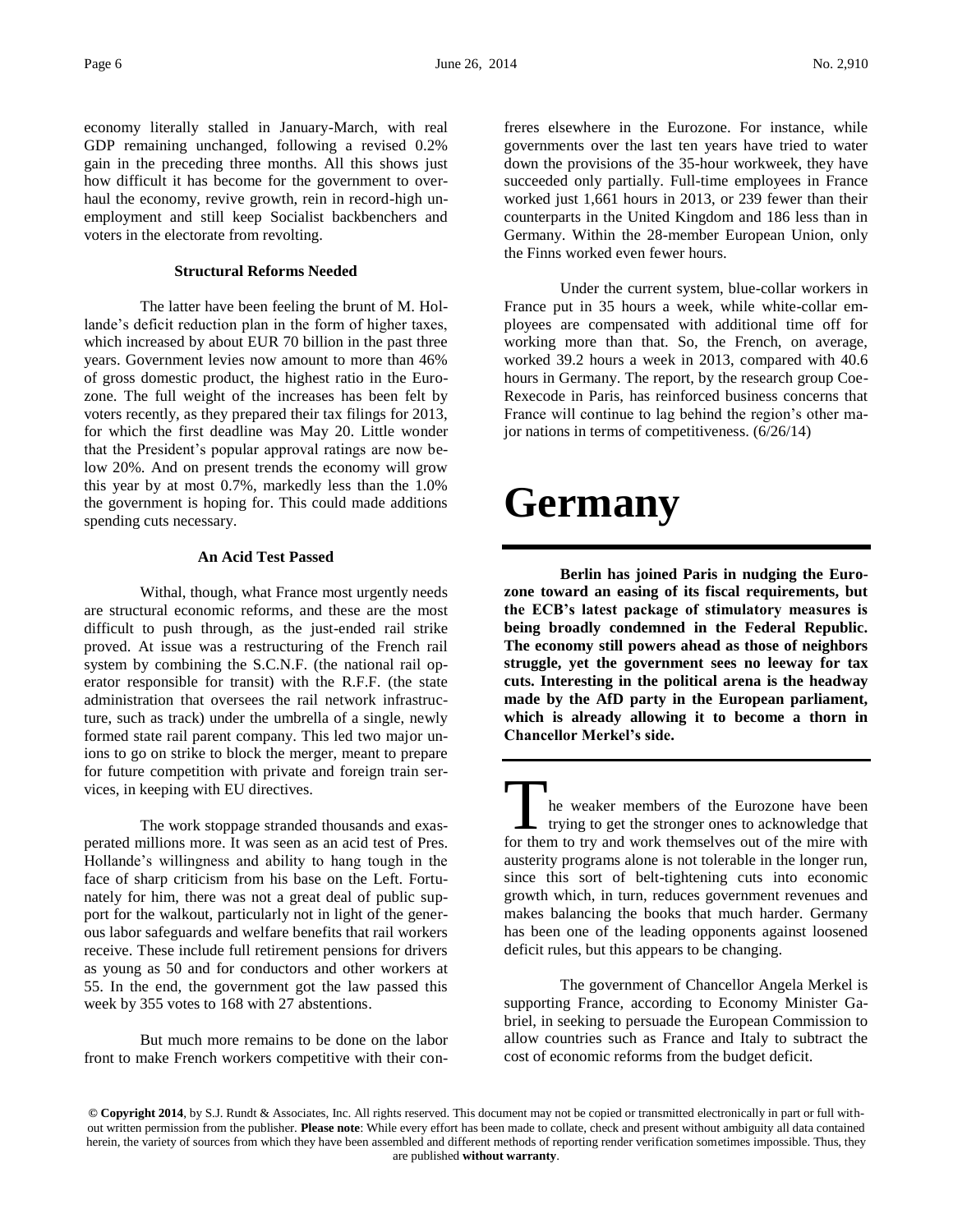The initiative does not provide for the extra time Paris had asked to be allowed to meet deficit-cutting requirements. France is still committed to reducing the budget gap to 3.8% of gross domestic product this year and to 3.0% by 2018. Instead, Mr. Gabriel conceded that "countries that are embarking on reforms must have more time to cut their deficits, but it has to be binding  $-$  a binding chance to reform in return for more time." This is a change for Merkel's administration, which had been in the forefront of those responding to Europe's sovereign debt crisis by demanding government austerity in return for bailouts.

### **No Love For the ECB's Loose Monetary Policy**

On the other hand, even though Germany's annual inflation rate almost halved in May, to 0.6% from 1.1% in April, heightening concern in some quarters that the Eurozone is facing a prolonged stretch of "excessively low consumer-price growth," the German media, reflecting a widespread public opinion, responded furiously to the European Central Bank's recent decision to introduce a negative interest rated for commercial banks parking cash with it and to come up with a liquidity injection boosting lending to companies. This unprecedented bid to get credit flowing reopened a rift between Chancellor Merkel and German economists and lawmakers who see the ECB's move as "a desperate attempt to divert capital flows to Southern Europe with ever-cheaper money and punishing interest rates on deposits in order to stimulate the economy there."

The bill, it is rightly pointed out, is being footed by all those who are investing money for the long term, the savers and holders of life insurance policies. Germany is a country in which traditionally saving has been looked at as a virtue and borrowing as something at least akin to a vice. German households save about 10% of their disposable income, so it is hardly surprising that the ECB's negative deposit rate is being referred to as a "Strafzins" or penalty interest rate with which the European Central Bank is "causing nightmares among many savers." The question is being raised to what extent this will lead to "old-age poverty."

### **Continued Economic Recovery**

Of course, in contrast to conditions in, say, Italy, France, Portugal or even Finland the German economy is still powering ahead, having achieved a gain of 0.8% in January-March after a 0.4% advance in October-December. The Eurozone economy as a whole managed to inch ahead by just 0.2% in the first quarter, after a rise

by the same magnitude in the final three months of 2013. Industrial output in Germany gained 0.2% in April from the preceding month, marking a return to expansion from a contraction in March. Services activity slowed more than analysts had predicted, but manufacturing strengthened, since the Purchasing Managers' Index for services slipped to 54.8 in June from 56.0 in May, while the factory gauge rose to 52.4 from 52.3. All these numbers, mind you, are well above the 50.0 threshold that marks the line between expansion and contraction. A composite index for German manufacturing and services growth, while it declined to 54.2 in June from 55.6 in May, was above 50.0 for the  $14<sup>th</sup>$  month in a row.

In short, the economic recovery remains broadbased by sector and the strong performance in the private sector has persisted, so far in 2014 to near the end of the first semester. Unemployment unexpectedly increased in May by a seasonally adjusted 23,937 to 2.9056 million (while the seasonally adjusted jobless rate was unchanged, at 6.7%), but this was mainly a reflection of the mild Winter that had flattered economic data a bit during the year's opening months. The Frankfurt-based Deutsche Bundesbank has just raised its economic growth forecast for all of 2014 to 1.9% from 1.7%.

### **No Prospect For Tax Cuts**

This upgrading of the forecast added to hopes in some quarters that government revenues would run up sufficiently to permit tax cuts. Indeed, the Finance Ministry recently released projections suggesting that tax revenues over the five years from 2014 to 2018 could be EUR 19.2 billion higher than in the last prediction, made in November. But not by as much as EUR 40 billion, as some analysts had been prognosticating.

This came as a disappointment to Olli Rehn, the EU Commissioner For Economic and Monetary Affairs, who had been calling for tax cuts to boost German domestic demand and reduce the country's external surpluses. It was disappointing also for Wolfgang Schaeuble, the normally cautious Finance Minister, who had indicated that tax cuts might be possible if the budget provided any leeway. The official consensus now is that policy makers are not left with enough room for maneuver.

### **An Interesting New Political Party**

Noteworthy in the political arena is the headway the young Alternative fuer Deutschland (Alternative for Germany or AfD) party, formed only last year by a group of renegade academics, has been able to make toward be-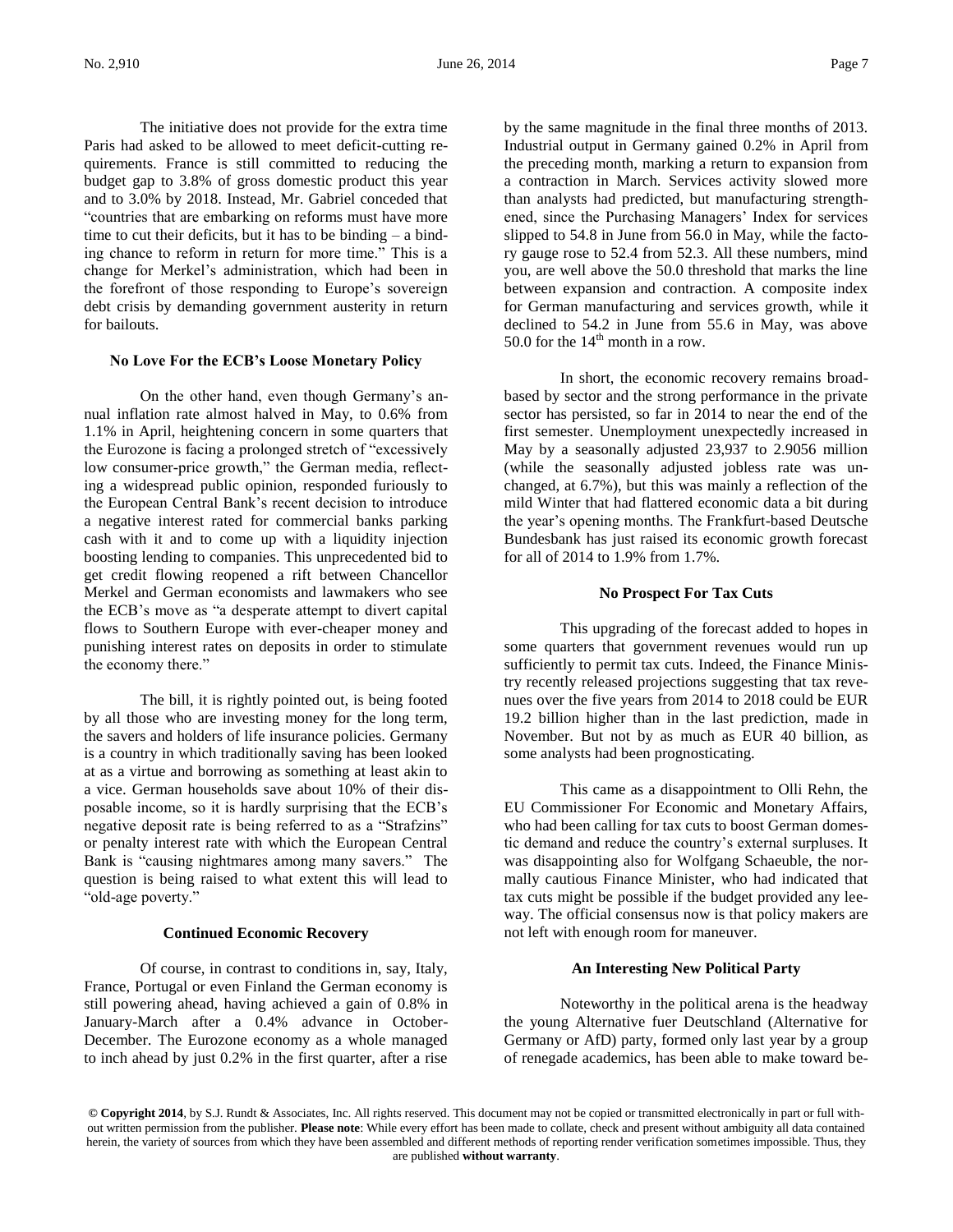coming influential. Its main supporters are not rabid xenophobes, as Germany's mainstream parties have tried to suggest, but church-going conservatives who believe in traditional family values, are worried about the loose monetary policies the ECB has been pursuing, and think that Germany should concentrate on its own weaknesses rather than pulling other Eurozone members out of the mire. Initially, the party had only one issue, which was a plea to see the old Deutsche Mark returned in place of the euro. But it quickly broadened its perspective, including education, domestic security and support for small businesses.

It now says it is not opposed to the European Union, but believes that smaller, weaker members should leave the Eurozone. It also opposes the planned free trade agreement between the EU and the US. In the German Federal elections last September, it failed to overcome the 5% threshold to become part of the Bundestag (the Lower House of parliament). But then, in the European elections, it scored 7% and the ECR (European Conservatives and Reformists), a bloc founded by British Prime Minister David Cameron in the European Parliament, voted narrowly to let the AfD in.

### **It Could Become a Challenge For the CDU**

The decision by the ECR, on the basis of a secret ballot, embarrassed Mr. Cameron, who has been at pains explaining to German Chancellor Merkel and others that he, personally, did not support AfD's membership (although the group has also taken in the far-Right, antiimmigrant Danish People's Party and the Finns, a nationalist Finnish party). But in Germany, ECR membership has helped the AfD to be seen by a growing number of voters as a legitimate, democratic party to the Right of Merkel's CDU/CSU.

There are now three regional elections approaching in Eastern Germany, which may well lift the AfD into state assemblies for the first time, and this is bound to be unsettling to members of the CDU/CSU, with some now suggesting that, perhaps, their party should work with the AfD rather than against it.

This could become a challenge to Merkel, who has taken "her" party noticeably to the Left, to where it has been embracing a minimum wage, renewable energy, female quotas in board rooms and caps on rents. These policy shifts, along with the Chancellor's support for euro bailouts and accommodative ECB policies, have alienated a core group of CDU traditionalists who may swing to the AfD. (6/26/14)

# **Israel**

**The country's leadership is troubled by the acceptance in the West of the Palestinian unity government, but the response, stepping up Jewish settlements on the West Bank, is not likely to benefit Israel. This is especially true as the fate of three missing Israeli teenagers is currently raising tensions on several fronts and Israel is deeply concerned about any US-Iran cooperation in Iraq. On the economic front, the government has announced a new funding scheme for start-up tech companies and contracts are being worked on to turn Egypt and Jordan into long-term customers for Israeli natural gas.**

ver since al-Fatah, the party of Palestinian Authority President Mahmoud Abbas, and Hamas, which **has run the Gaza Strip since seizing the territory from all the Gaza Strip since seizing the territory from all**  $\frac{1}{2}$  **all**  $\frac{1}{2}$  **all**  $\frac{1}{2}$  **all**  $\frac{1}{2}$  **all**  $\frac{1}{2}$  **all**  $\frac{1}{2}$  **all**  $\frac{1}{2}$  **all**  $\frac{1}{2}$  **a** Fatah in a brief civil war in 2007, declared their reconciliation and intention to form a unity government, Israel's leadership has sought to persuade the rest of the world that nothing good could come of this rapprochement between one Palestinian faction that – on and off – appeared willing to negotiate a two-country solution, and another one sworn to the Jewish state's destruction.

### **Troubled By Acceptance**

To no avail. The Palestinians did form their unity government, an administration of technocrats headed by Prime Minister Rami Hamdallah, and the UN was quick to welcome its formation, with the Secretary Ban Kimoon "taking note of the renewed assurances… by President Abbas that the government will continue to abide by those commitments of recognition of Israel, non-violence and adherence to previous agreements." Even though Israeli Prime Minister Benjamin Netanyahu took pains to remind all & sundry that Hamas is a brutal terrorist organization that cannot be trusted, the EU followed suit, saying it welcomed the opportunity to work with the new government on the condition that it sticks to the principle of peace with Israel based on a two-state solution.

So did the United States, albeit with the caveat that Washington "does not recognize a government with respect to Palestine, because that would recognize a state, and there is no state." This does not, however, change the fact that the US has been supporting the Palestinian Au-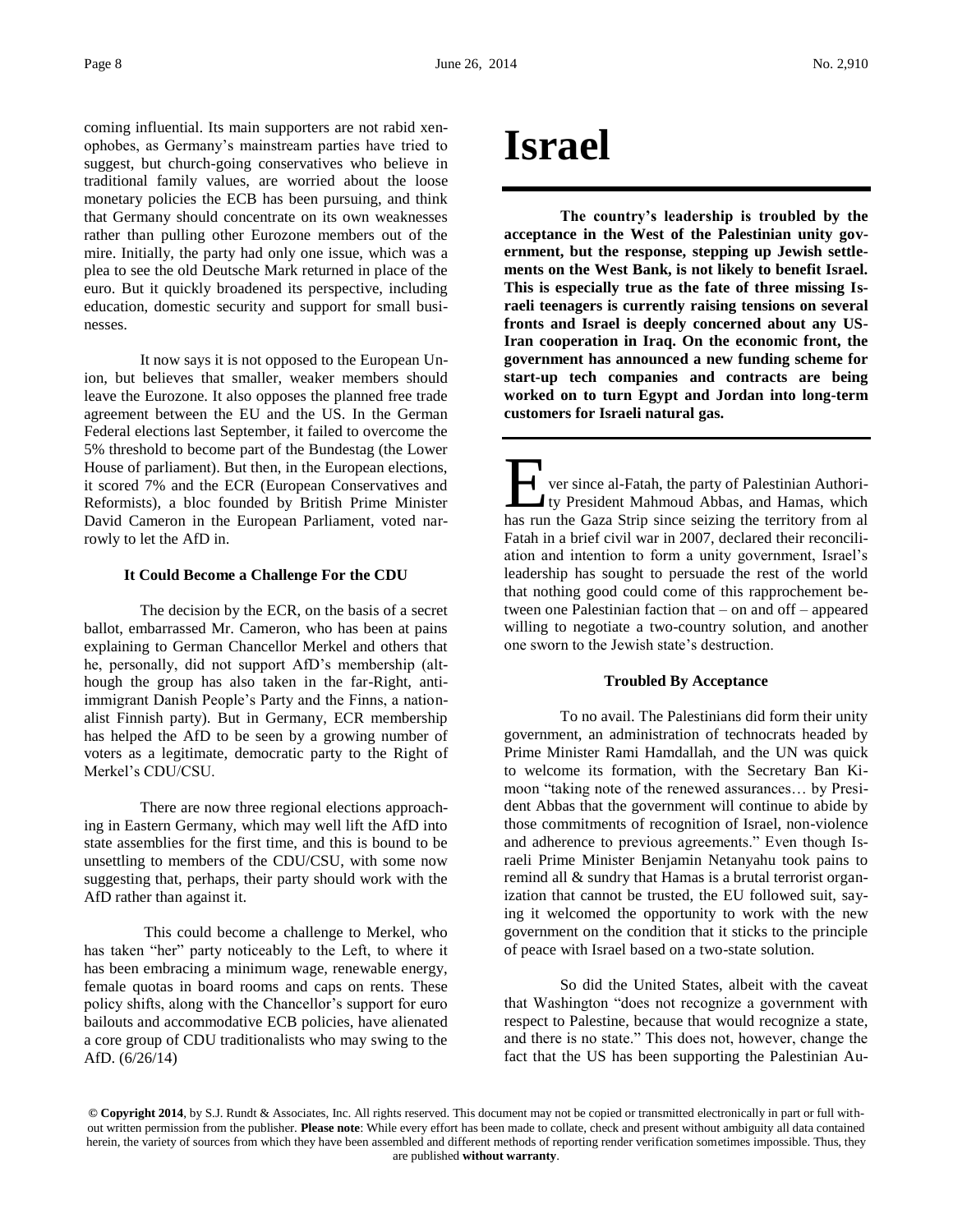thority to the tune of more than USD 400 million a year, and that if this support is kept up, as must be expected, some of it will now go to a State-Department-designated foreign terrorist organization. This, although US law prohibits shelling out taxpayer funds to any Palestinian entity over which Hamas exercises "undue influence."

### **Palestinian Plans**

The Palestinians have made no secret out of where they hope their plans will lead them. They want to have elections six months after the formation of the unity government and then pursue international recognition outside the framework of peace talks. They say they will come back to the negotiating table only if Israel makes good on its promise to release prisoners, freezes the construction of settlements, and is prepared to discuss borders immediately. PM Netanyahu repeated his position that he had no intention to rule over Palestinians in a binational state (although, in Reuven Rivlin, the Knesset has just elected for the first time a President espousing a one-state solution), but it does not appear that he has a good Plan B. Instead, Israel has been threatening financial and possibly military consequences for a reconstituted Palestinian leadership that includes Hamas.

### **Israeli Response**

The Israeli authorities have threatened to withhold from the Palestinian Authority some of the taxes that they collect on the PA's behalf. More drastically, they said they are moving ahead with the planning and construction of hundreds of Jewish settlement homes as retaliation against the formation of the new government. Housing Minister Uri Ariel published bids for the construction of nearly 1,500 housing units in the West Bank and East Jerusalem, calling them "an appropriate Zionist response to the establishment of the Palestinian terror government." The authorities also revived plans for 1,800 more units.

Yet, by presenting the new building activity as a punishment for the new Hamas-backed Palestinian government Israel is distancing itself further from the international consensus, which still favors a two-state solution. The move, therefore, has drawn open criticism from the United Kingdom, France and the United States. A spokesman for President Abbas has indicated that the PA will "respond in an unprecedented way" without saying what this way will be. But the whole problem is made worse by the fact that Israel has just unleashed its most intense West Bank crack-down in the effort to find three Israeli teenagers kidnapped there.

### **Worries About a Possible Third Intifadah**

President Abbas has come under fierce attack from fellow Palestinians for cooperating with Israel's search for the boys. The Israelis, accusing Hamas of orchestrating the kidnapping, have had the army conduct house-to-house searches, round-ups of suspects, and arrests of more than 340 people, two thirds of them Hamas politicians or operatives, in an operation called Brother's Keeper. In the process, they have found safe houses and tunnels where explosive devices were manufactured and stored. But Abbas, who has roundly condemned the kidnappers and promised to hold to account those responsible, has been denounced by Hamas and other factions as "traitor" and worse.

It is, at this point, still difficult to predict where the latest confrontation will end. But Hamas has strongholds on the West Bank in the cities of Hebron, Jenin, Qalqilia, Tulkarm and Nablus, and while these do not make for much of a military might, there have been whispers to the effect that the Palestinian Authority may unravel and a third intifadah (uprising) in the West Bank and the Gaza Strip may erupt.

### **The Threat That Is Iran**

Israel is also deeply concerned at the prospect of the US Government cooperating with what it considers its deadliest foe, Iran, to prevent a sectarian breakup of Iraq. Teheran is already well on its way to extend its sway in that country, in support of Prime Minister Nuri al-Maliki and his Shiite government.

While Washington has no appetite for sending large numbers of troops back into the country from which it has just withdrawn, Teheran has no similar qualms about dispatching its revolutionary guards, not just to train and advise the Iraqi army or allied militias, but to fight with them and then take part in the spoils of war.

PM Netanyahu has not been mincing words when he said last weekend that the US should try to weaken both Iran and the ISIS jihadists driving toward Baghdad, rather than work with Tehran trying to stabilize Iraq. Both these camps, he said, "are enemies of the United States, and when your enemies are fighting each other, don't strengthen either one of them. Weaken both." In his view, "by far the worst outcome that could come out of this is that one of these factions, Iran, would emerge with a nuclear weapons capability… That would be a tragic mistake… It would make everything else pale in comparison.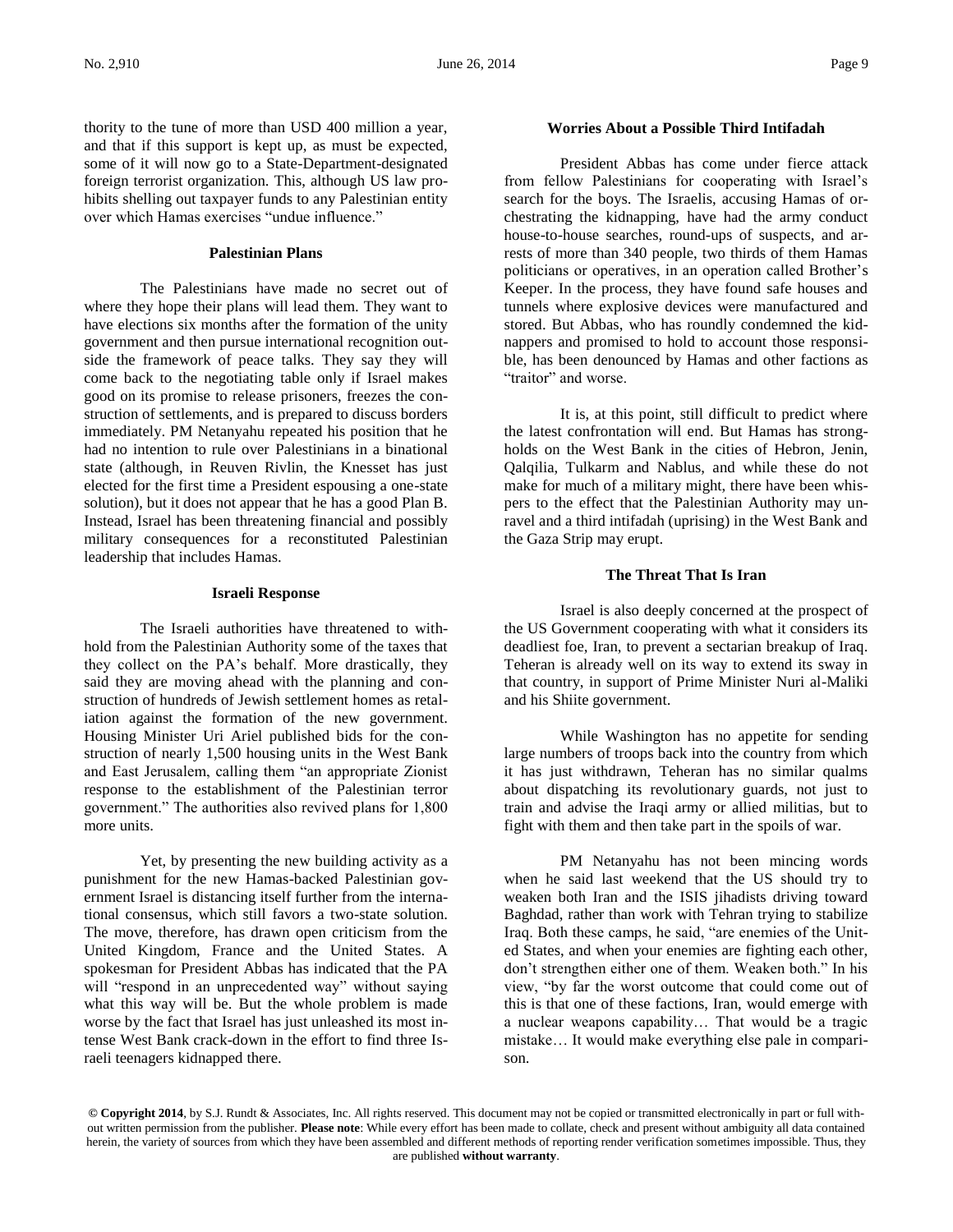### **Help For High-Tech Startups**

On the economic front, the Israeli government at the second annual Haredi High-Tech Conference in Jerusalem in May announced a new policy to provide preferential funding to technology startups that are founded by ultra-orthodox Jews (Haredim) and Arab Israelis, two groups that are not usually tied into the kinds of networks that could be helpful to them. Young companies that pass the strict application process will qualify for 85% in matching funding, up to 2 million shekels, instead of the 50% offered by other government programs. They will also enjoy a 75% subsidy on access to business mentors and enjoy other guidance.

### **Gas Deals**

The companies investing in the huge deep-water natural-gas field Leviathan, meanwhile, led by US-based Noble Energy and Israel's Delek, are busy negotiating major supply deals that could soon lead to substantial exports by pipeline to Egypt and Jordan. The field off Haifa is said to contain 19 trillion cubic feet of discovered gas and could start exporting from late 2017. Egypt, which until recently exported gas to Israel, has seen production at the LNG facilities stall because the authorities diverted gas to local consumers.

Now that Abdel Fattalh al-Sisi has been confirmed as President, Cairo has become distinctly less hostile to Israel than it was under Islamist rule. As for Jordan, Noble already in February announced a USD 500-million contract to supply gas over 15 years to the Kingdom's potash and bromine factories. The Leviathan partners are now talking to Jordanian officials about a much bigger and longer-term export agreement under which Israel could supply the Kingdom with 3-4 billion cubic meters of gas per year. (6/26/14)

# **Japan**

**Japanese stocks hit a nearly five-month high this week in a positive reaction to further details of the "third arrow" of PM Abe's three-pronged effort to inject more dash into the economy. Even though crucial details of the program are still missing, there is optimism that it will do more than chip around the edges of Japan's economic foundations. Almost everything** 

**will depend on the implementation of the package, however, which – for now – leaves many questions open. And there is no sign yet that Abenomics is shaking companies' addiction to cash.**

ontinuing the gradual roll-out of the "third arrow" of its economic revival program, the government **C** ontinuing the gradual roll-out of the "third arrow" of its economic revival program, the government this week put more flesh on the bones of its previously unveiled framework. In contrast to earlier such announcements, however, and although the government has already disclosed most of the scheme in draft form over the past few weeks, global investors showed themselves to be encouraged by the Prime Minister's steps to create a corporate-friendly environment. We say "global investors" because foreigners have tended to drive movements in the Tokyo stock exchange since they have a large presence and are more-frequent traders.

As of end-March this year, foreign ownership of Japanese equities on the nation's four exchanges stood at a combined 30.8% of the shares listed in terms of value, an all-time high and up from 28% a year earlier. The Nikkei's so far more than 5% gain in June is in stark contrast to a year ago, when PM Abe's administration unveiled the initial version of its growth policy. Then, the plan struck most global investors as too vague. Now, there is evidently more confidence that the package has a chance of accomplishing what the Prime Minister promises it will do.

### **Positive Comments**

The corporate tax cut from above 35% to "below 30%" over the next few years has been attracting positive comments, although the authorities have yet to specify the new rate they will be aiming for and how long it will take to get there, or what offsetting tax hikes will be included to contain the nation's bloated debt. There has been a positive reaction also to plans to knock down long-standing limits on companies' hiring and firing and the pay agreements they may make with their workers. Regulatory obstacles are also to be lowered in agriculture and health care.

As a nod in the direction of demands that Japan ease its unusually tight restrictions on immigration, Mr. Abe has been proposing a slight increase in the number of sectors that can bring in a few thousand foreign guest workers and an extension of their stay to five years from three. In one effort to address the problem of a shrinking working-age population the scheme will seek to encourage women to enter the labor force. Many economists and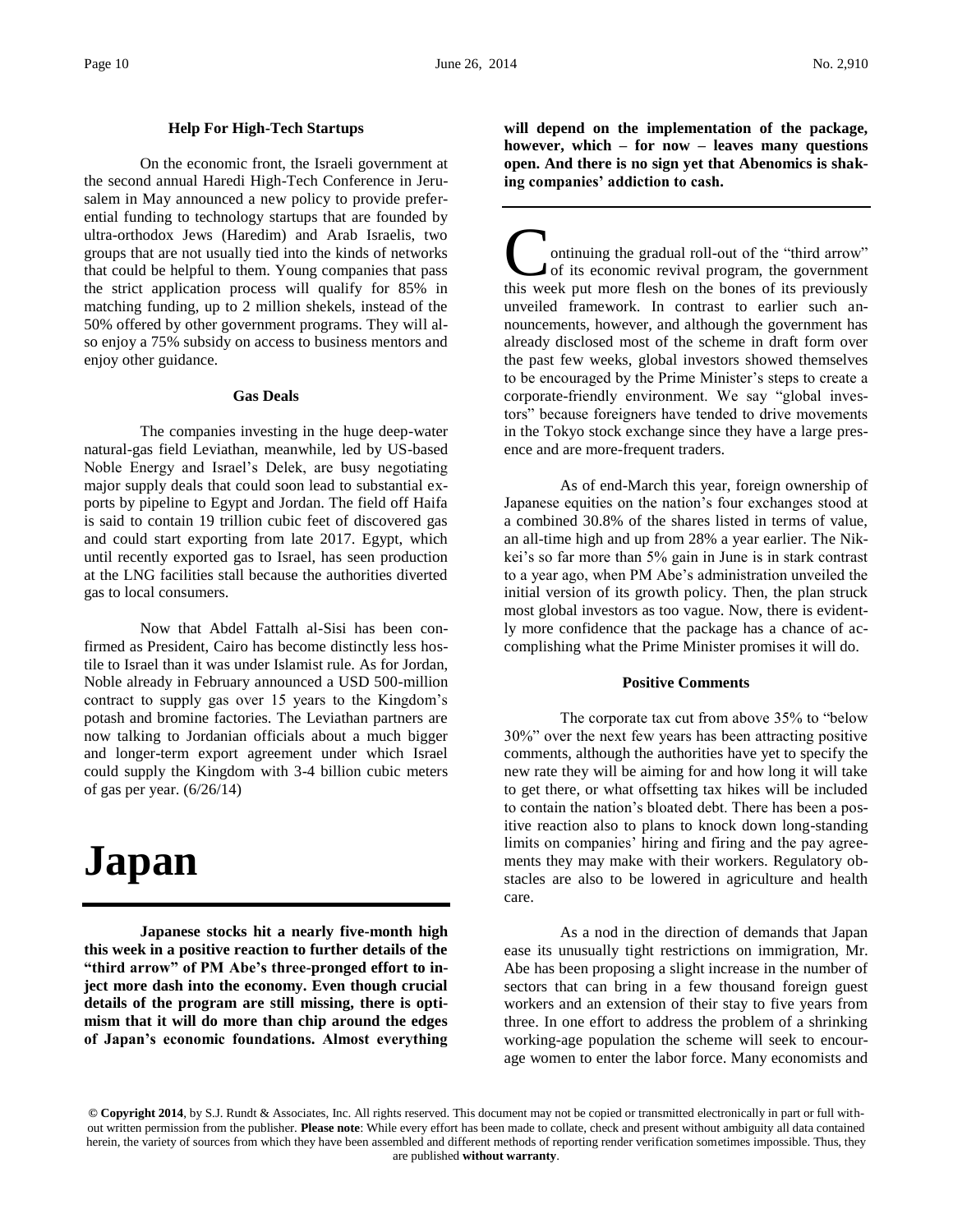analysts also see merit in the plan that requires companies to adhere to a corporate governance code and better reward shareholders, which could help push up Japan's low return on equity. The program calls on Japanese companies to raise their ROE to global levels through a Tokyo Stock Exchange corporate governance code, with listed companies failing to follow these guidelines being asked to justify their decisions.

### **Nebulous SEZs**

At that, much is apparently expected from the establishment of special economic zones where reduced regulations are to be in effect, yet, while government officials say these zones will be up and running by Autumn, the latest package still does not give a clear picture of what they will look like, in large part because discussion about them have only just begun. There are questions also concerning many "fringe" measures, such as the study of casinos as a way of attracting record numbers of tourists. This is the second attempt by Mr. Abe to convince domestic and foreign investors that he has the vision, the will and the political clout to carry out changes – conceivably some painful ones – so that Japan can meet global competition and cope with demographic challenges.

This means that in coming months investors will watch carefully for signals of whether Mr. Abe is following through on his long to-do list, or whether implementation of the promised reforms will fall short of what is being pledged. Premier Abe says that "we will break through whatever barriers there are to unlock the potential that the Japanese economy has." For now, investors seem to think that the latest package of growth-promoting measures has exceeded expectations and they believe that it will be implemented. There is, thus, at least in the near term still upside room for the stock market.

### **It'll Be a Long Wait-&-See**

In the longer run, though, the lack of a fast-track implementation and the omission of bolder ideas, such as allowing large-scale immigration to counter Japan's population drop, or nation-wide labor deregulation, is likely to undermine confidence, unless the economy is seen as picking up momentum. Whether and to what extent this will happen is still difficult to foretell, since the performance so far this year has been highly erratic. As we pointed out in last week's Briefs, much of the 6.7% surge in real GDP in January-March may be attributed to consumers rushing to beat the deadline bringing a marked increase in the sales tax, but the widely reported forecasts of a 4.4% contraction in the second quarter are still "iffy."

Generally, while the government's goal of 2% annual GDP gains over the decade through 2022 is ambitious, it is not impossible to meet. The weaker yen will help, even though to date it has done more to amplify exporters' profit margins than to boost the volume of sales abroad. But wages are still lagging behind inflation, which is not particularly promising for consumer spending, and Prime Minister Abe's goal of having women in 30% of management positions will be difficult to achieve over the objections of a male-dominated business leadership.

### **Too Much Cash In Corporate Coffers**

Perhaps part of the solution may rest with Mr. Abe's desire to reduce limits imposed on Japan's military by a constitution legislated under US pressure after World War II. Pushed by an ever more assertive China and urged on by the wish for strengthened ties with the United States, Mr. Abe has called for reinterpreting the pacifist charter and spending more on bolstering the defense forces. This would not only lead to stepped-up government outlays, but there is also evidence that patriotism lifts a nation's "animal spirits" which, in turn, helps to pump up economic activity.

Most importantly, though, the government needs to find a way to wean Japanese companies off their addiction to cash. At present, the holdings by non-financial companies of cash and deposits stand at JPY 232 trillion (about USD 2.3 trillion, as of end-March), and corporate borrowing from private banks has been increasing at the slowest pace since the final quarter of 2012. The reluctance of firms to sink cash into projects at home suggests that they do not really trust the effectiveness of Mr. Abe's third arrow and continue to see more potential abroad. The flow of direct investment overseas was JPY 1.25 trillion in the first quarter, raising the balance to a record JPY 66 trillion. (6/26/14)

## **Jordan**

**Many analysts believe that the Kingdom is in the cross-hairs of ISIS, the jihadist group that has seized a huge swathe of territory in Syria and Iraq for the caliphate it hopes to build. It would probably find Jordan a tougher nut to crack and may want to bide its time at least until it has consolidated its newly**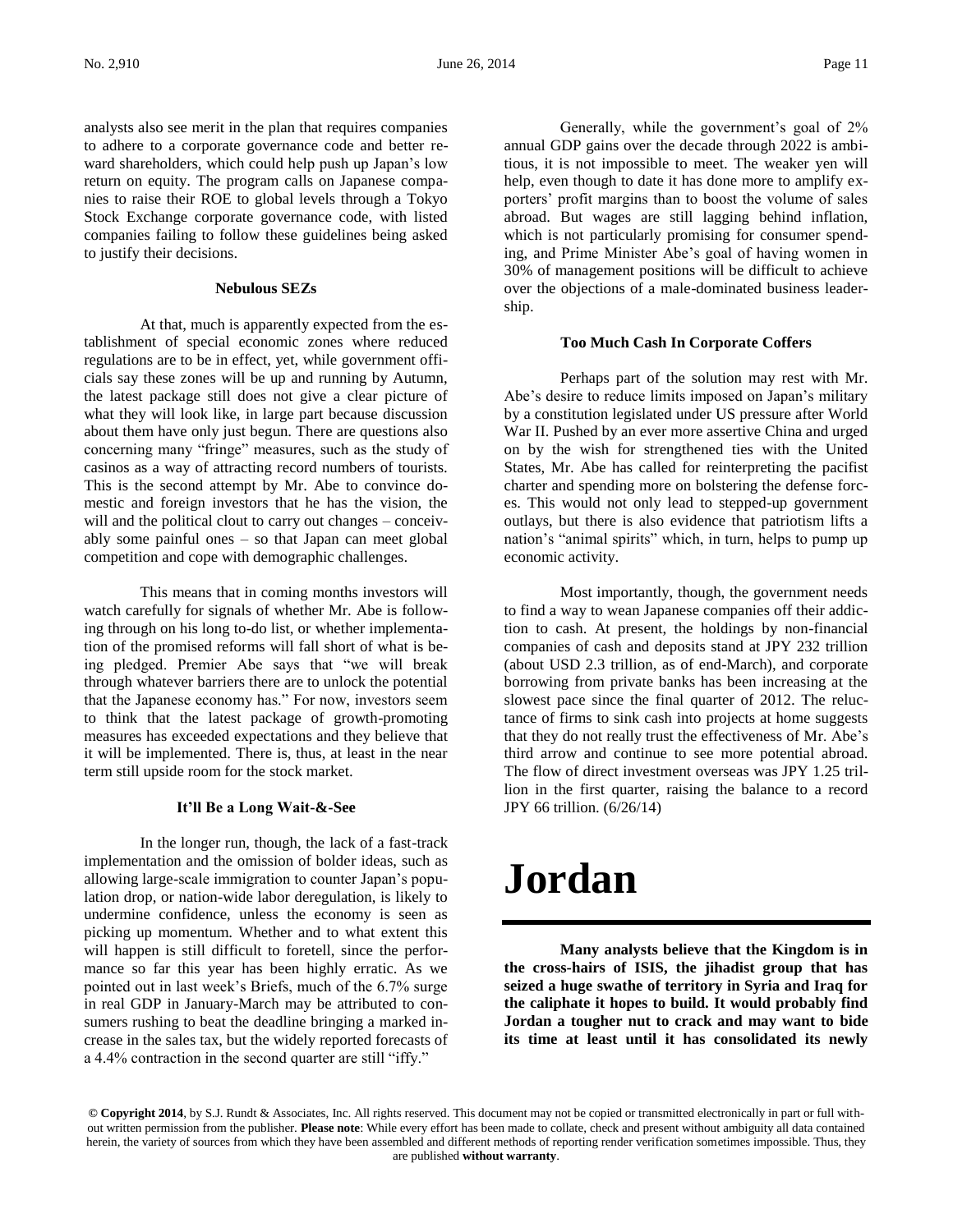**gained position. Economically Jordan, not surprisingly, is grappling with strong headwinds, but it is, for now, in a position to hold its own.**

he brutal jihadist group that calls itself The Islamic State of Iraq and Syria/Levant (ISIS) has extended In the brutal jihadist group that calls itself The Islamic<br>State of Iraq and Syria/Levant (ISIS) has extended<br>its Blitzkrieg Westward, taking over crucial towns such as Anah and Hadithah (which is near a critical Euphrates dam of which the destruction could seriously damage Iraq's electricity grid and cause disastrous floods) as well as Rutbah on the main highway to Jordan. These chokepoints now allow it to control the main border crossings into Syria and Jordan, which have also been taken by ISIS, including al-Qaim and al-Walid into Syria and Trebil into Jordan. These conquests help with the shuttling of fighters from Syria to Iraq and back, and with the delivery of (largely US-supplied) weapons and armor seized from the Iraqi army to ISIS jihadists battling Assad's forces in Syria. They also raise the threat by ISIS to the Hashemite Kingdom, with few doubting that Jordan is "a target of interest" for the jihadist movement.

The Maliki regime in Baghdad has withdrawn its forces from Western towns close to the 110-mile border between Iraq and Jordan and this has, obviously, left Amman feeling vulnerable. As it seeks to keep expanding the territory it controls as part of its plans to create a regional (for now) caliphate, ISIS is confronted in the North by Kurds who have Turkey's support, and in the South by Shiites with Iranian backing. Any effort to move Southwest into Lebanon would be fiercely resisted by Assad's military. But with the territory it now holds in Syria and Iraq ISIS can push into Jordan from two directions. Except that doing so would confront the group with considerable challenges.

One is that the Jordanian government is far more stable than those of Assad in Syria and Maliki in Iraq have proven to be. The Jordanian armed forces and the country's security apparatus are quite effective, and Jordan, if attacked, would receive strong backing from the United States as well as from Saudi Arabia, both of which are in a position to provide valuable financial, intelligence and military assistance to the Kingdom. Jordan, admittedly, has long had a significant Salafist and jihadist presence. It is, in fact, the native country of Abu Musab al-Zarqawi, the late founder of the organization that developed into ISIS.

The jihadists currently in Jordan, however, are dominated by forces that are strictly opposed to ISIS and have openly criticized the group and its viciousness – its mass killings of Shia non-combatants (including women and children), its insistence on imposing barbaric Islamist laws in areas over which it gains control, actions that risk alienating locals and which al-Qaeda leader Ayman al-Zawahiri specifically addressed in guidelines he issued for conducting the war against the infidels, but which were ignored by ISIS.

### **No Pushover**

The state has adopted a policy that essentially says "if you want to join the fight in Syria, go ahead, but don't come back." Jihadis returning from combat with rebels in Syria are seized at the border and wind up at military trials with minimal legal safeguards, where they are accused of having "committed acts not authorized by the state, that sour relations with legitimate Syrian authorities." They face jail terms of two to five years and their treatment attests to official Amman's continued, pragmatic recognition of Pres. Assad's rule in the neighboring country. The clamp-down is not without risks. It carries the danger of generating deeper radicalization among disaffected Salafis, who view Jordan as part of what they call Bilad al-Sham, or Greater Syria. But Jordan's Monarchy continues to be torn by conflicting interests over Syria. As long as it can it will try to continue to steer a middle course between that of Gulf Arab allies, who want to see Assad ousted at almost any cost, and its own concerns, revolving around the notion that a radical Islamist victory in Syria would conjure up a worse threat.

In any event, ISIS would not find Jordan to be a pushover. It also has to consider the extent to which it owes its successes in Iraq – specifically its ability to hold on to territory gained while pushing on toward new conquests – to the support of local Sunni militias and organizations. For the better part of a decade, members of Saddam Hussein's Baathist party, including many of his top generals, have been forced to hide in the shadows, persecuted by the government in Baghdad and preparing and plotting for the chance to reclaim "their" country. Their objectives, right now, converge with those of the bloodthirsty ISIS, although most are more moderate in their aspirations.

### **Similar Objectives**

The goal is getting rid of Maliki's sectarian government, decimating his "corrupt army," and renegotiating the formation of a Sunni region. The marriage of convenience is similar to the one ISIS concluded in Syria with the Free Syrian Army, focused on toppling Assad's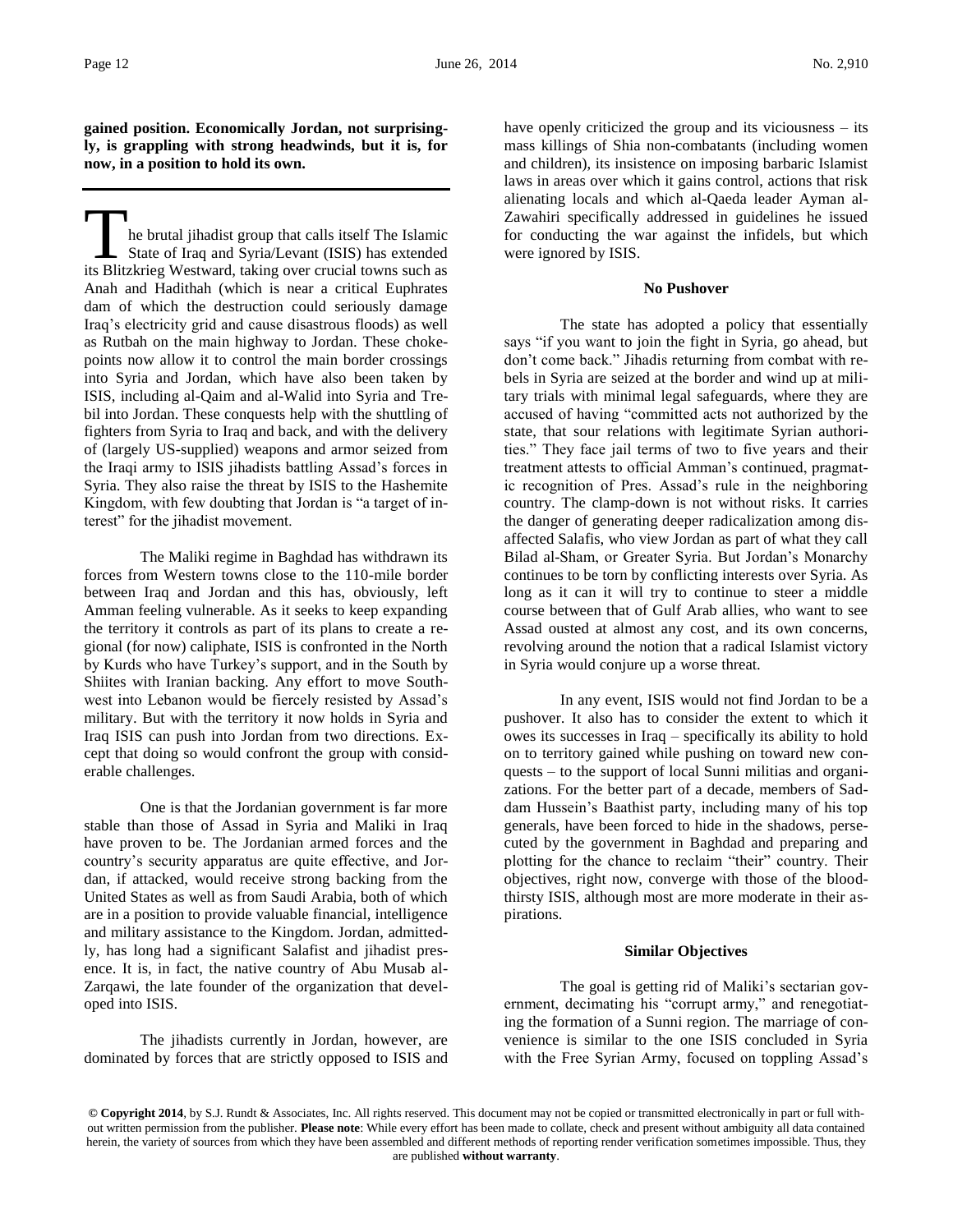regime. But the alliance in Syria has already imploded. The patriots fighting to liberate Syria eventually became disgusted by the violence of the ISIS jihadists seeking to establish an extreme fundamentalist state. They are now at war, and the odds are better than even that eventually something similar is going to happen in Iraq.

There, ISIS fighters would hardly have been as successful as they turned out to be, had it not been for the Baathists. Three of Saddam's former generals led the assault on Mosul. Eight of the top ten generals in the ISIS army are believed to be Baathists. They were able to offer ISIS not only their military training, but also strong tribal ties in the region. Fighting alone, ISIS would never have been able to hang on to the vast territory it conquered. But the Baathists and their followers helped to keep these areas in ISIS hands while the army of terrorists, swollen with foreign jihadists battle-hardened in Syria, Chechnya, Afghanistan and other places and with the soldiers freed from local jails, was able to keep moving forward toward the grand prize, to wit, Baghdad and the holy Shia cities of Karbala and Najaf.

It was only with the help of the Baathists (united under the banner of the Naqshbandi army) that ISIS managed to keep the momentum going. It cannot count on this support forever, though, and above all it could not rely on it for any move into Jordan. The Sunni tribes that have been backing ISIS in Iraq receive substantial support and guidance from sponsors in the Gulf, including Saudi royals in Riyadh. There is no love lost between these backers and ISIS, the less so as the Saudis, who have branded the Islamic State a terrorist organization, have uncovered cells of the group on Saudi soil plotting against the Kingdom. So, chances are that Jordan is probably safe for now, at the very least until ISIS has ended its campaigns and consolidated its position in Syria and Iraq.

Economically, Jordan – to hardly anyone's surprise – is buffeted by strong headwinds. The economy has been gradually recovering from the sharp drop it suffered in 2010, largely as a result of the global downturn. Real gross domestic product gained by about 3.3% in 2013 and has, this year, a good chance to accelerate its growth to 3.5% or so. The recovery has been held back by the conflict in Syria and by the losses of the public electricity company NEPCO, as well as by a contraction in mining (following strikes in 2012 and difficulties in negotiating new contracts following the breakup of the fertilizer cartel in mid-2013), but these difficulties have been overcome.

Still, employment increased by just a little more than 1% between 2011 and 2013, while the working-age population grew by 6%. While the unemployment rate remained fairly stable at under 3% of the workforce, this was only because labor force participation continued to drop. Gender disparities have persisted, with 54% of men but only 10% of women of working age being formally employed in 2013. Demand pressures from a growing population contributed to a gradual increase in core inflation to over 4% year-on-year, but headline inflation, after temporarily spiking to 7% in early 2013 due to rising food prices and the liberalization of fuel prices in November 2012, is back down again to the low single digits.

### **Much-Improved Reserves**

The current-account BoP deficit peaked in 2012 due to a number of factors ranging from higher energy prices, lower grants and a poorer export performance (stemming from lower potash prices and strikes) to rising numbers of Syrian refugees. Including grants it is estimated to have dipped just below 20% of GDP last year and current forecasts have it in this neighborhood also in 2014. Excluding grants, the respective ratios would be 16.5% and 14.2%. But official international monetary reserves have been increasing more impressively, most recently reported by the IMF at USD 13,796 million at the end of March, which was up from a low of USD 5.3 billion at the end of 2012, thanks to a reduction in dollarization, a large influx of grants from the Gulf Cooperation Council and the issuance of dollar-denominated domestic bonds as well as US-guaranteed Eurobonds.

This said, the risks for the economy remain high. Jordan is struggling to host the Syrian refugees that have already crossed the border, and will have a difficult time with additional arrivals. There also appears to be no end to the uncertainty surrounding the delivery of natural gas from Egypt, which has time and again been disrupted by sabotage of the pipeline and may make substantial additional financing necessary. While growth has picked up, it is still insufficient to make a meaningful dent in persistently high unemployment and poverty. But at least Jordan can count on continued financial support from the United States and the GCC. (6/26/14)

### **Poland**

**Prime Minister Donald Tusk won a parliamentary vote of confidence this week which should al-**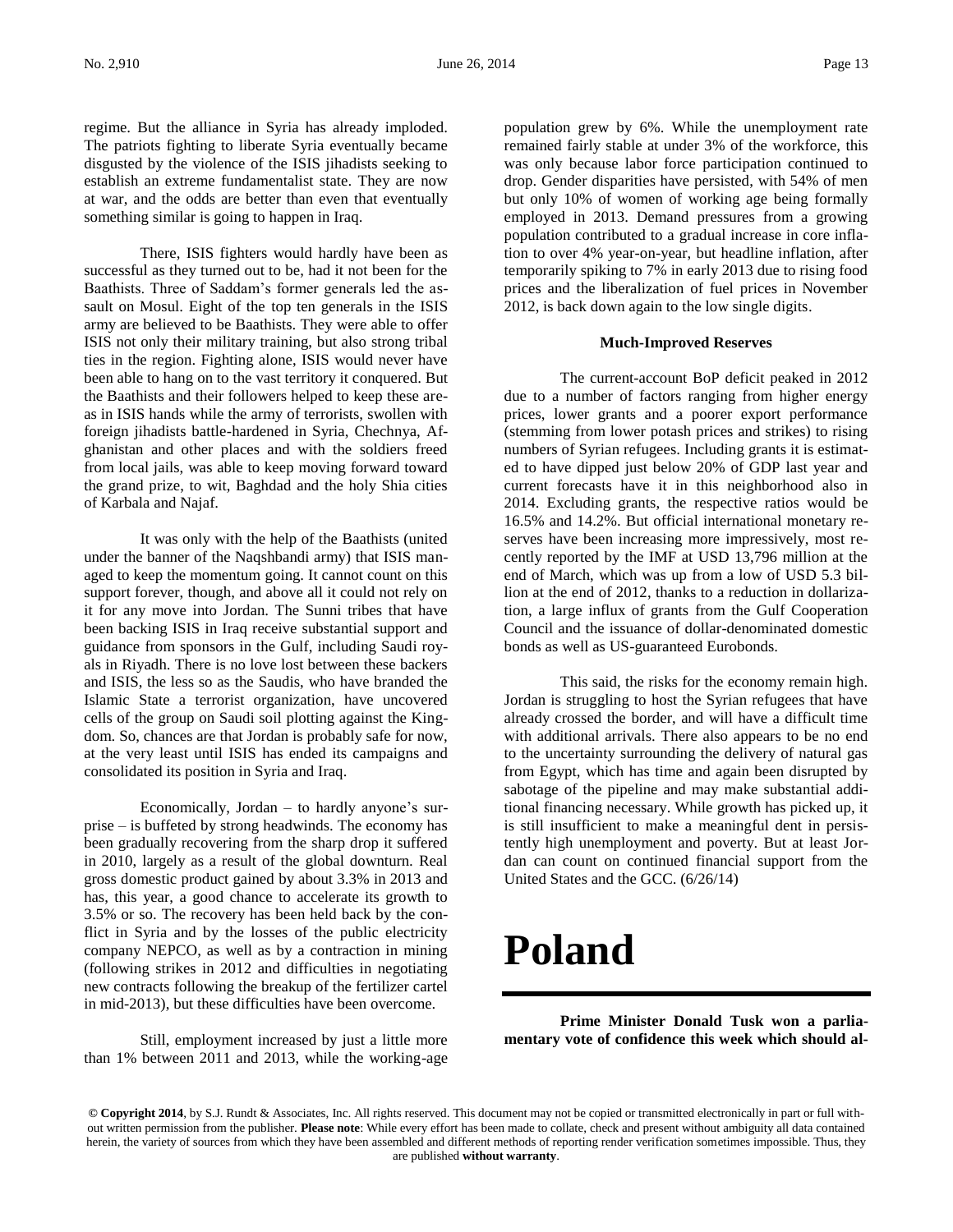**low the political storm to die down that arose over a sinister bugging affair leading to one of the worst scandals of the reborn Polish state. Mr. Tusk and the politicians in the direct focus of it have had much fence-mending and explaining to do, and the matter is far from over as the government is still trying to pin down the perpetrators of the illegal tape recordings and their agenda. Still, the administration, tough undeniable weakened, should now be able to hang on until the next scheduled election.**

here are altogether four leading personages with previously first-class reputations who got caught There are altogether four leading personages with<br>previously first-class reputations who got caught<br>up in the bugging scandal that, under different circumstances, could have cost the government its life and toppled the longest-lasting Prime Minister in Poland's post-Soviet history. It could even have seriously marred the long-standing relations between Poland and the US. As it turned out, none of a variety of potentially disastrous scenarios materialized. Mr. Tusk asked lawmakers for a vote of confidence to steady his rattled government, which his ruling Center-Right coalition of the Civic Platform and the Peasants Party won with ease, gaining the backing of 237 legislators in the 460-member Lower House. There will, now, be no need to call early elections.

#### **Taped CB Governor**

The mess began when a secretly made tape was provided to – and partly published by – the Wprost magazine containing a private conversation between Central Bank Governor Marek Belka and Interior Minister Bartlomiej Sienkiewicz. In this conversation, which took place in July 2013, Sienkiewicz is heard asking whether the Central Bank would be able to help the government support the economy before next year's election if weak growth and budgetary difficulties coincided with a surge in support for the opposition Law and Justice Party. Belka is heard replying that he would be ready to "play ball" with the rate-setting Monetary Policy Council, provided Finance Minister Jacek Rostowski, with whom he had had several run-ins, were replaced by a "technical and apolitical" figure.

On the tape, Belka also uses some choice words to describe the 10-member Monetary Policy Council (MPC), which sets interest rates and has some oversight over the Central Bank's accounts. Then, as if on cue, in November last year, Mr. Rostowski was removed as part of a Cabinet shuffle and was replaced by Mateusz Szczurek, an economist at ING Groep NV with no political experience. Belka protested that he never broke the law and that the recording was "manipulated" to suggest "an instance of the Central Bank Governor exceeding his powers, which never took place." He said he regretted the salty language used in the conversation, but rejected the notion that he should step down.

### **Foreign Minister Next In Line**

He was promptly and strongly supported by Prime Minister Tusk, on the grounds that there is no evidence Rostowski's departure was in any way connected to the exchange with Sienkiewicz and that the Central Bank, while independent of the government, is required to cooperate with it on economic policy so long as it does not compromise its constitutional duty to protect the currency. Tusk told reporters that he shared the opinion of the CB Governor that "no matter how hideous the comments were, they were talking about ways to help Poland." Confidence in Belka as an independent policy maker has been shaken, to be sure, and it will be interesting to see whether, and if so, how he manages to smooth relations with the MPC, but it does seem that no laws were broken.

Problems flared up anew, however, as a second tape appeared, in which Foreign Minister Radoslaw Sikorski tells his former government colleague Jacek Rostowski in at times rather vulgar language that in his view the "Polish-American alliance is not worth anything," that it is, in fact, "detrimental because it creates a false sense of security for Poland." Warsaw had for years sought a bigger US military presence on Polish soil as protection against Russia, but even the ominous confrontation between the Kremlin and Ukraine has so far given rise to only symbolic gestures from Washington, such as joint exercises and modest rotational troop deployments.

Poland feels it should have benefitted more from its (continuing) support for various US-led missions around the world, from the war in Iraq to the NATO engagement in Afghanistan. Warsaw also bought 48 F-16 fighter jets from Lockheed Martin for about USD 3.5 billion and has been seeking closer ties with European allies within the North Atlantic Treaty Organization, particularly with neighboring Germany, without much success. Withal, Sikorski's disgruntlement is understandable, even if he overstates the case and the language he uses is hardly acceptable.

### **No Laws Were Broken**

One needs to keep in mind, though, that not one of these officials actually broke the law, while the tape re-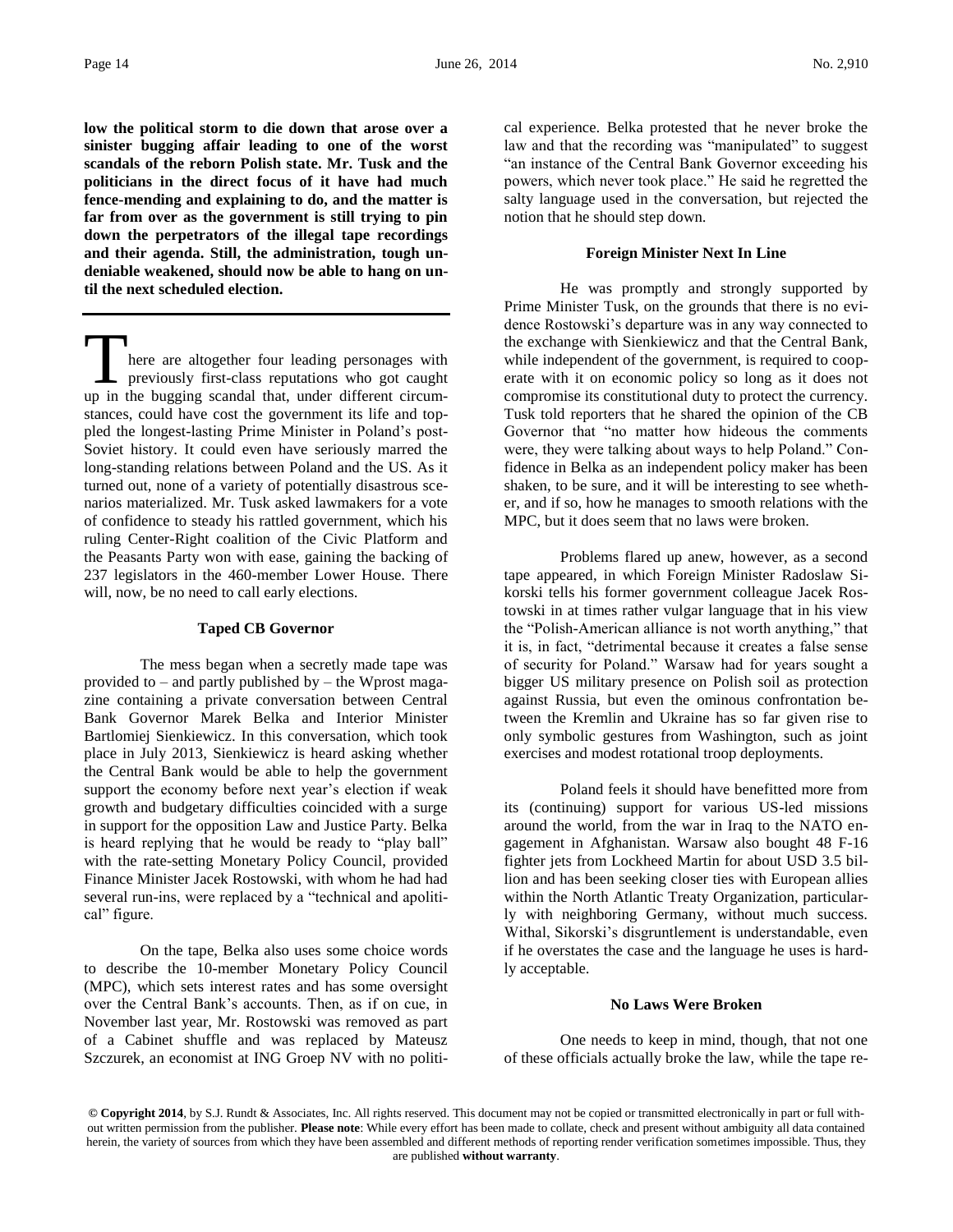cordings made – in the last-mentioned case over dinner in a Warsaw restaurant – were illegal. By now, officials of all stripes have hustled to contain the potential damage. Comments were taken out of context, one hears, and Defense Minister Tomasz Siemoniak has been calling Poland's cooperation with the US "intensive and very good." In Washington, State Department spokeswoman Marie Harf has insisted that "the United States and Poland have an incredibly strong relationship... that's based on shared values."

Tusk and Sikorski have both said that the Polish government is under attack from an "organized criminal group" responsible for making and leaking the tapes. They have not said who they think is represented by this criminal group, but there has been speculation that Moscow may be behind the effort to destabilize the government (not impossible but unlikely because of both, the method of operation and the timing) or (more plausibly) domestic political rivals.

### **The Likely Course of Things**

Fact is that, as matters look now, early elections would not benefit any of the political parties and that the Democratic Left Alliance last week dismissed the idea of putting forward a joint candidate for Prime Minister with the Law and Justice Party. This is quite aside from the fact that in order for lawmakers to dissolve the legislature and force early elections a two-thirds majority would be required, i.e., at least 307 votes, which the opposition cannot muster. So, the ruling coalition has rallied around Tusk with a show of unity based on the knowledge that there is no real alternative for the governing coalition in the current parliament.

This is not to say that the opposition Law and Justice Party will now bury the hatchet. It is initiating a legislative procedure seeking to remove CB Governor Belka with a motion to drag him before the State Tribunal. It has also filed a motion for what is known as a "constructive vote of no confidence." Its trouble is, though, is that Tusk's coalition controls an absolute majority of 235 votes in the legislature (32 of these belong to the Polish Peasants Party) and that an absolute majority would be needed for the opposition motions to pass.

Whatever the search for the wire-tapping culprits turns up, the incumbents have suffered a harsh blow to their reputations. But on current trends they should be able to hang on until the scheduled general elections late next year, hoping to contain the scandals and seeking to

rebuild their position with the electorate. And the financial markets have been taking encouragement from this, judging from the performance of the zloty and of interest rates. (6/26/14)

# **Turkey**

**Under Erdogan, the presidency will become decidedly more powerful than it currently is, and the nation will become more polarized. Interesting will be its relationship with the Kurds, who will likely help Erdogan take the presidency, but may then push hard to join their brethren in Iraq in the formation of an independent state. The current-account BoP narrowed substantially in April, but in a trend that may not be sustained. If not, the CB's aggressive interest rate cutting may turn out to have been a mistake.**

rime Minister Recep Tayyip Erdogan has not yet officially announced whether he will seek the pres**idency** in mext week's elections, but there are few who idency in next week's elections, but there are few who doubt that he will emerge next week as the official candidate of the ruling AKP (Justice and Development Party), since he has made it quite clear in private that this is his ambition, now that he cannot run for a fourth term as PM. The opposition Republican People's Party (CHP) and the Nationalist Movement Party (MHP) have named Ekmeleddin Ihsanoglu as their joint candidate, hoping that their appeal for a peaceful and united rather than divided Turkey will give them the upper hand. The way the polls have been running, though, it appears that Erdogan may have little trouble winning outright, in the first round of voting, on August 10.

### **Vying For Votes**

He will do what he can to put the voters in a good mood. This includes plans for a tax amnesty that could see billions of lira worth of unpaid taxes pardoned in the runup to the voting. He has also put enough political pressure on the supposedly independent Central Bank to "persuade" it to cut its benchmark repo interest rate by three-quarters of a percent to 8.75%, even though inflation is running at nearly double the official 5% target. This makes for negative interest rates in real terms and prompted Ali Babacan, Turkey's Deputy Prime Minister with responsibility for the economy, to reiterate warnings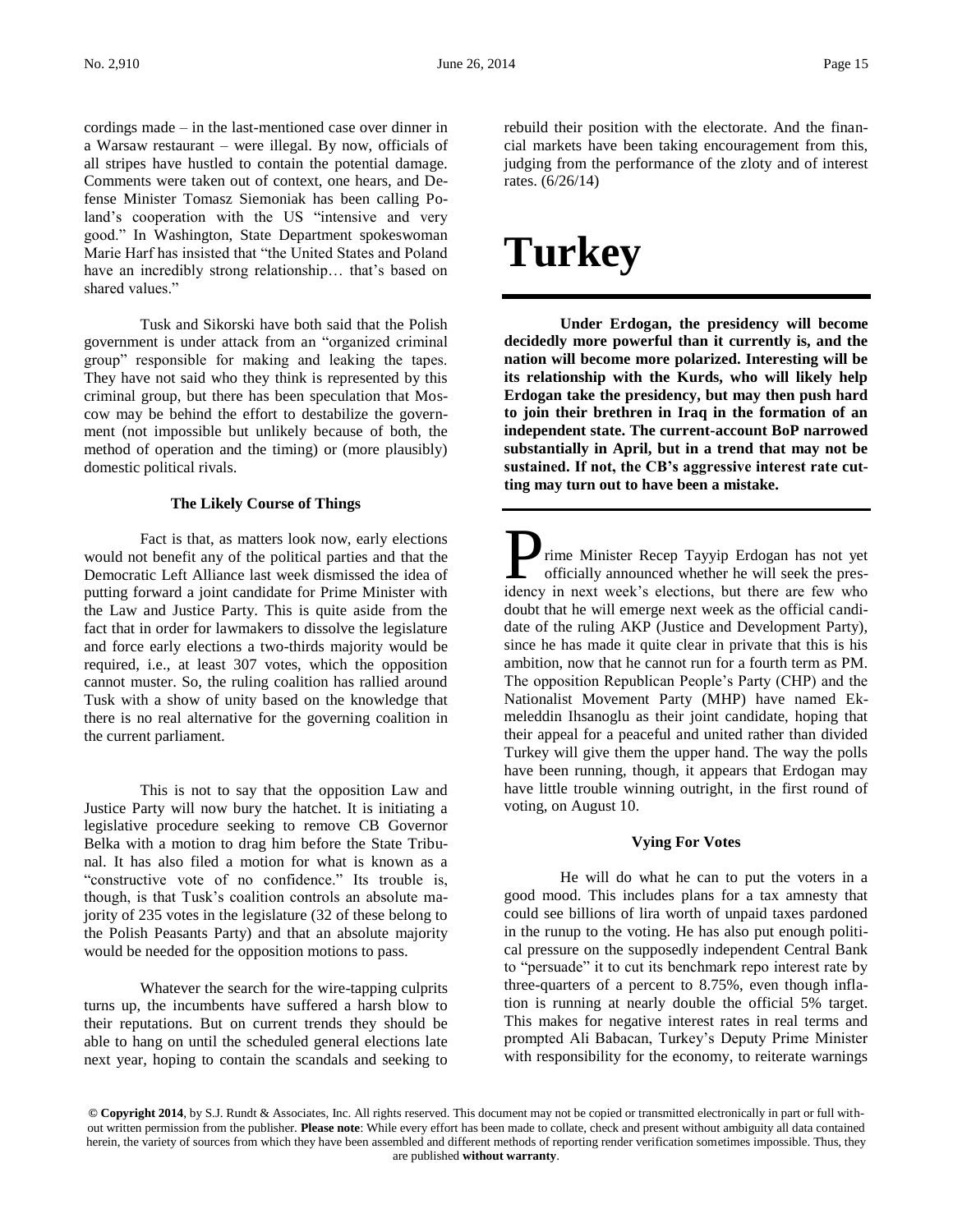that political influence on the economy is strengthening to the point where "damage control" is becoming increasingly important.

### **Deepening the Polarization**

Once Erdogan is President, if, as we expect, he runs and wins, the man, with his autocratic tendencies, will move swiftly to use every lever he can find to turn this so far largely ceremonial position into one of muchincreased powers. Since this will have been the first time the Turks have ever voted directly for a President, he will claim a strong mandate for such an endeavor. That he will, in all likelihood, do so successfully has been evident from his callous responses to the recent mining disaster at Soma, where 301 died because of appallingly unsafe conditions, corrupt government inspectors and a politically connected operator. It is significant that in this case the victims were not urban "white Turks" as in the case of the Istanbul park demonstrations, or minority Kurds, but the very conservative Sunnis populating Anatolia whom his AKP has been championing.

Internationally, he is likely to keep up his efforts to work more closely with Iran, following his trip in January to Tehran and this month's return visit to Ankara by Iranian President Hasan Rouhani. While there are glaring political differences (for instance, Shiite Tehran has strongly backed President al-Assad in Syria since the start of the uprising against him, whereas predominantly Sunni Turkey has supported his opponents and has given refuge to rebel fighters) economically the two countries are paragons for a symbiotic relationship, with Turkey being hungry for Iran's oil and gas and eager to see its construction and other firms expand in Iran.

### **The Kurdish Conundrum**

Ankara may have more difficulty with its Kurdish population, which it currently coddles to gain its support in the elections. Developments in Iraq make it ever more likely that no one will be able to put that country back together again and Iraqi Kurds have already come a long way in forming an independent entity with its own resource support in the form of oil. The Turks have been helping them as, earlier this month, for instance, under the protestations of the central government in Baghdad, a second shipment of Iraqi Kurdish crude delivered to the Turkish port of Ceyhan sailed into the Mediterranean, which is to say 2 million barrels of crude are now at sea and may wind up as Kurdish exports.

If the Kurds in Northern Iraq succeed in forming an independent state, as they well may, this will create an almost irresistible pull on those in Eastern Turkey, Northern Syria and Western Iran to join in. This is certainly not what any Erdogan administration in Turkey wants, but official Israeli sources, for instance, maintain that Kurdish independence in Iraq is already "a foregone conclusion," adding that Israel would be quick to recognize a Kurdish state, should it emerge. For its part, Turkey's government has just sent a bill to parliament setting out a legal framework for peace talks with Kurdish militants, but progress with these may now increasingly depend on developments in Iraq.

### **Trade Repercussions**

On the positive side for Turkey, Ankara's energy bill should decline once cheap Iraqi Kurdish oil comes on stream. This is important even though the country's current-account BoP deficit narrowed by more than 40% in April from a year earlier, as the depreciated lira is helping to boost exports. The red-ink spill, long viewed by international economists as the Achilles heel of the country, contracted by one-third in the year's first four months. But this is a trend that may not be sustained. There is a distinct risk that the violence in Iraq will have a negative effect on the balance down the road.

Turkey should benefit from a stronger European economy, moderate domestic demand, the already mentioned weaker lira, and reduced gold imports. But Iraq has become Turkey's second biggest export market after Germany, worth USD 12 billion in 2013, and while the bulk of this trade is with the autonomous Kurdish enclave and has, therefore, not been seriously affected as ISIS in Iraq has largely refrained from confronting the Kurds, this is not something the Turks can count on in the longer run. (6/26/14)

**\*\*\*\*\*\*\***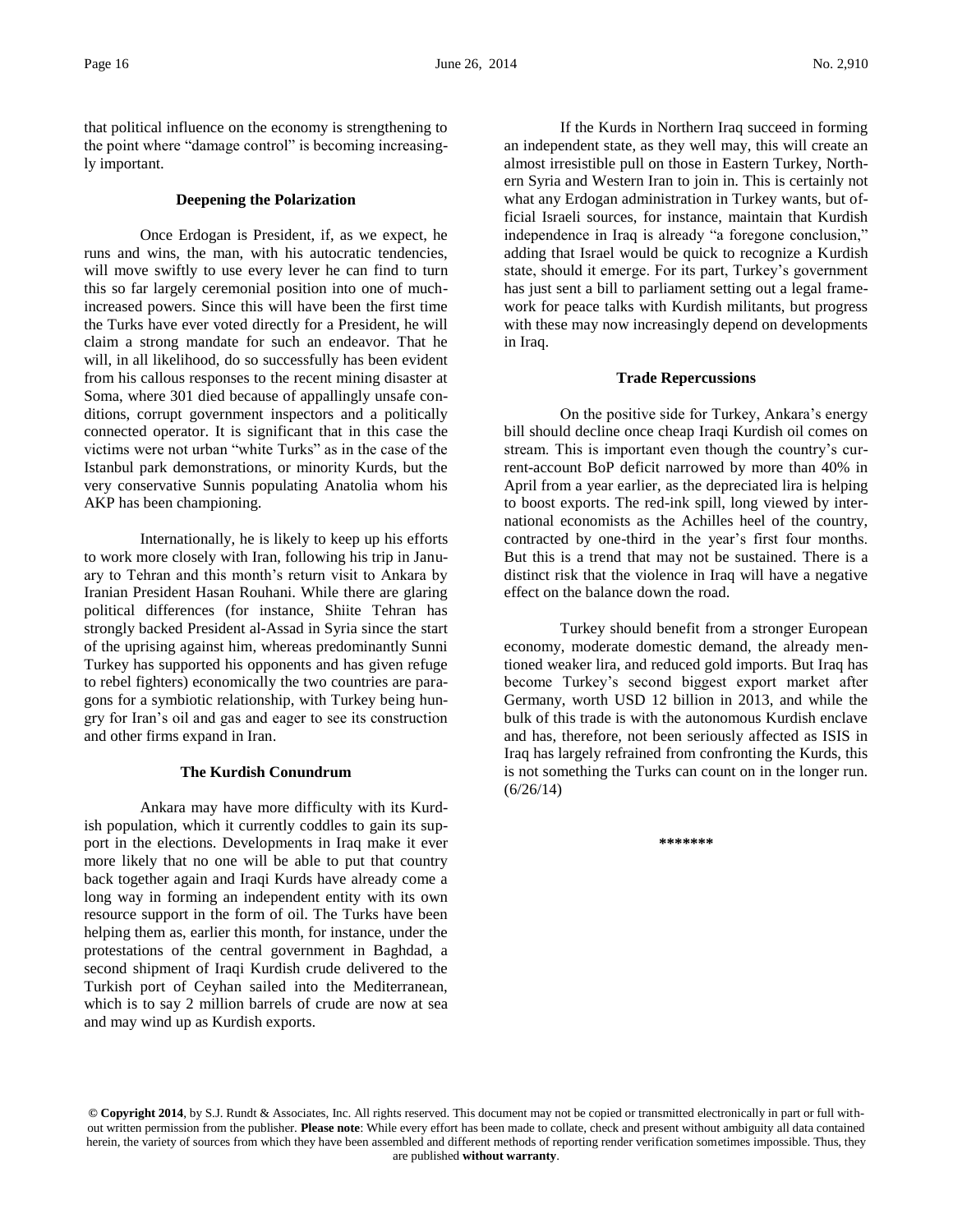### **Exchange Market Trends**





### **Short-Range Outlook**

**US DOLLAR, GENERAL:** The dollar is currently being undermined by weak economic data, but it should soon regain its posture.

**BRITISH POUND:** The pound is approaching its highest in more than five years against the dollar on positive economic expectations. No early reversal is likely.

**CHINESE YUAN:** The latest upswing is fading again, but no big moves need to be expected.

**EURO:** The unit's trend versus the USD will continue to be soft, given the European Central Bank's loose monetary policies.

**AUSTRALIAN DOLLAR:** The aussie will continue the strong rebound from its worst plunge since 1985.

**BRAZILIAN REAL:** While it may seem strange that the real is as weak as it is, considering the ongoing soccer World Cup, there are convincing economic reasons.

| <b>Currency</b>      | 6/25/14 | End-Jun<br>2014 | <b>End-Sep</b><br>2014 | <b>End-Dec</b><br>2014 | End-Mar<br>2015 | End-Jun<br>2015 |
|----------------------|---------|-----------------|------------------------|------------------------|-----------------|-----------------|
| <b>Japanese</b> yen  | 101.69  | 101.50          | 105.00                 | 107.00                 | 107.00          | 105.00          |
| <b>Australian \$</b> | 0.9410  | 0.9460          | 0.9600                 | 0.9700                 | 0.9500          | 0.9300          |
| N. Zealand \$        | 0.8774  | 0.8790          | 0.8850                 | 0.8800                 | 0.8700          | 0.8800          |
| Korean won           | 1016.4  | 1047.0          | 1060.0                 | 1100.0                 | 1100.0          | 1200.0          |
| <b>Pakrupee</b>      | 98.768  | 98.750          | 99.000                 | 103.00                 | 105.00          | 107.00          |
| <b>Philip. Peso</b>  | 43.865  | 43.900          | 45.000                 | 45,000                 | 47.000          | 47.000          |
| <b>Indon. Rupiah</b> | 12.099  | 11.999          | 12,000                 | 12,150                 | 12,300          | 12,800          |
| Hong Kong \$         | 7.7519  | 7.7590          | 7.7500                 | 7.7600                 | 7.7650          | 7.7650          |
| Taiwan \$            | 29.947  | 30.200          | 30.250                 | 31.300                 | 31.400          | 32.600          |

### **Medium-Term FX Forecast – Asia-Pacific**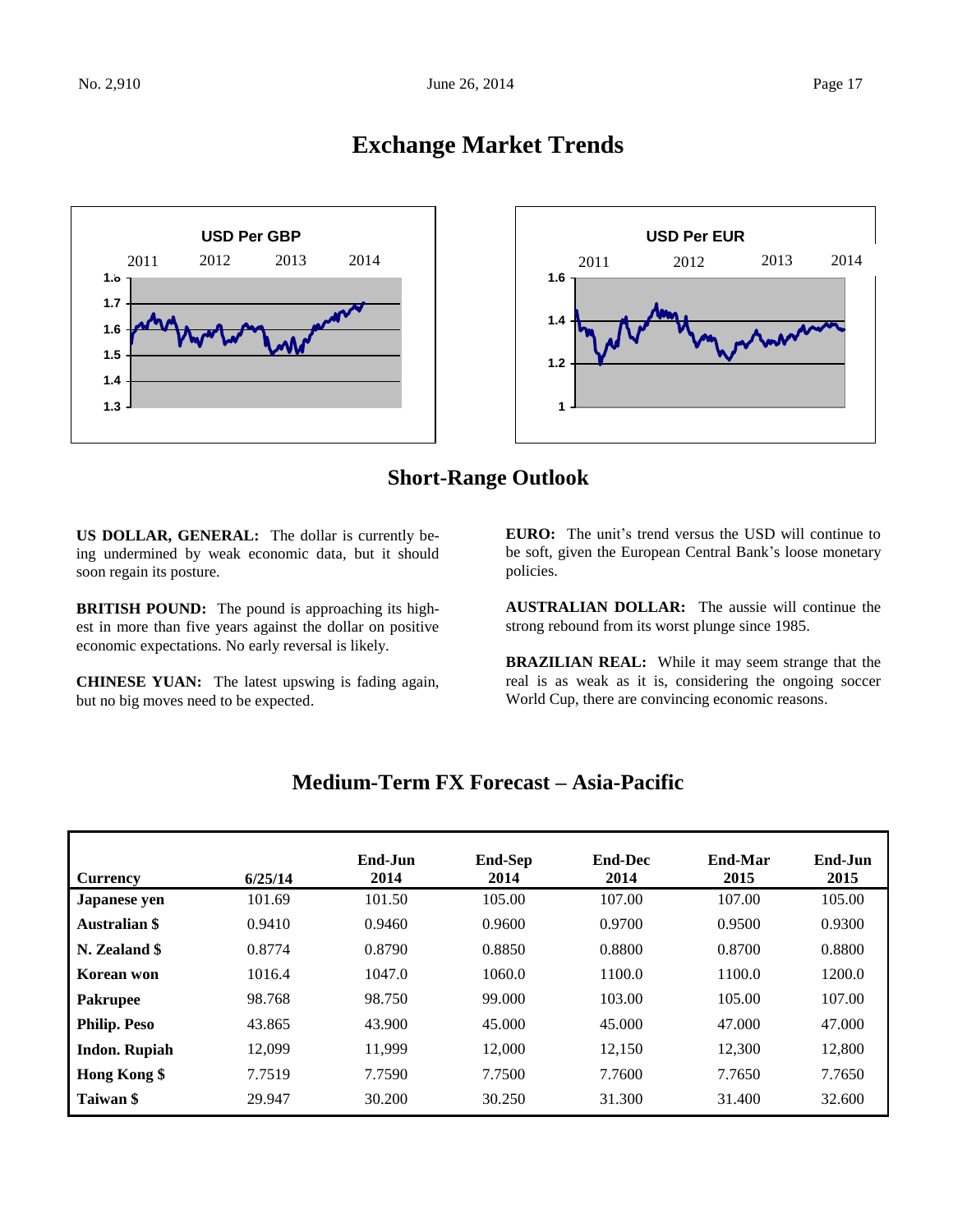| <b>World Currency Tables</b><br>Foreign Units Per US\$ |                      |         |          |          |              |                                  |          |          |          |
|--------------------------------------------------------|----------------------|---------|----------|----------|--------------|----------------------------------|----------|----------|----------|
| Country                                                | Unit                 | 6/26/14 | 12/19/13 | $\%$     | Country      | Unit                             | 6/26/14  | 12/13/12 | $\%$     |
| Algeria                                                | <b>DZD</b>           | 79.3835 | 78.895   | $-0.62$  | Kenya        | <b>KES</b>                       | 87.750   | 86.560   | $-1.36$  |
| Angola                                                 | <b>AOR</b>           | 97.6586 | 97.5550  | $-0.11$  | S. Korea     | <b>KRW</b>                       | 1016.350 | 1062.55  | 4.55     |
| Argentina                                              | <b>ARS</b>           | 8.1315  | 6.3975   | $-21.32$ | Kuwait       | <b>KWD</b>                       | 0.2822   | 0.2828   | 0.21     |
| Australia                                              | <b>AUD</b>           | 1.0627  | 1.1283   | 6.17     | Lebanon      | <b>LBP</b>                       | 1508.63  | 1507.50  | $-0.07$  |
| Bangladesh                                             | <b>BDT</b>           | 77.596  | 77.6679  | 0.09     | Malaysia     | <b>MYR</b>                       | 3.2189   | 3.2844   | 2.03     |
| Bolivia                                                | <b>BOB</b>           | 6.9100  | 6.9100   | 0.00     | Mexico       | <b>MXN</b>                       | 13.0145  | 12.9710  | $-0.33$  |
| <b>Brazil</b>                                          | <b>BRL</b>           | 2.1977  | 2.3568   | 7.24     | Morocco      | <b>MAD</b>                       | 8.2498   | 8.2089   | $-0.50$  |
| <b>Brunei</b>                                          | <b>BND</b>           | 1.2493  | 1.2666   | 1.38     | N. Zealand   | <b>NZD</b>                       | 1.1397   | 1.1289   | $-0.95$  |
| Bulgaria                                               | $\operatorname{BGL}$ | 1.4373  | 1.4251   | $-0.85$  | Nicaragua    | <b>NIQ</b>                       | 25.984   | 25.279   | $-2.71$  |
| <b>Burma</b>                                           | <b>MMK</b>           | 976.305 | 978.00   | 0.17     | Nigeria      | <b>NGN</b>                       | 163.756  | 158.955  | $-2.93$  |
| Canada                                                 | CAD                  | 1.0693  | 1.0673   | $-0.19$  | Norway       | <b>NOK</b>                       | 6.1351   | 5.9412   | $-3.16$  |
| CFA-Franc                                              | <b>CAF</b>           | 483.056 | 477.757  | $-1.10$  | Pakistan     | <b>PKR</b>                       | 98.768   | 107.275  | 8.61     |
| Chile                                                  | <b>CLP</b>           | 549.96  | 531.016  | $-3.44$  | Paraguay     | <b>PYG</b>                       | 4390.50  | 4544.66  | 3.51     |
| China                                                  | <b>CNY</b>           | 6.2249  | 6.0717   | $-2.46$  | Peru         | <b>PEN</b>                       | 2.8038   | 2.7608   | $-1.53$  |
| Colombia                                               | <b>COP</b>           | 1883.97 | 1938.15  | 2.88     | Philippines  | PHP                              | 43.865   | 44.443   | 1.32     |
| Costa Rica                                             | <b>CRC</b>           | 545.575 | 498.795  | $-8.57$  | Poland       | <b>PLN</b>                       | 3.0510   | 3.0455   | $-0.18$  |
| Czech Rep.                                             | <b>CZK</b>           | 20.1786 | 20.2585  | 0.40     | Romania      | <b>ROL</b>                       | 3.2249   | 3.2849   | 1.86     |
| Denmark                                                | <b>DKK</b>           | 5.4798  | 5.4645   | $-0.28$  | Russia       | <b>RUR</b>                       | 33.7168  | 32.9706  | $-2.21$  |
| Dom. Repub.                                            | <b>DOP</b>           | 43.275  | 42.516   | $-1.75$  | Saudi Arabia | <b>SAR</b>                       | 3.7508   | 3.7506   | $-0.01$  |
| Ecuador                                                | ECS.                 | 25000.0 | 25000.0  | 0.00     | Singapore    | SGD                              | 1.2493   | 1.2666   | 1.38     |
| Egypt                                                  | <b>EGP</b>           | 7.1516  | 6.8969   | $-3.56$  | Slovakia     | <b>SKK</b>                       | 0.7349   | 0.7323   | $-0.35$  |
| El Salvador                                            | <b>SVC</b>           | 8.7470  | 8.7475   | 0.01     | South Africa | <b>ZAR</b>                       | 10.6364  | 10.3938  | $-2.28$  |
| Europ. Union                                           | <b>EUR</b>           | 0.7349  | 0.7323   | $-0.35$  | Sweden       | <b>SEK</b>                       | 6.7404   | 6.5876   | $-2.27$  |
| Fiji                                                   | <b>FJD</b>           | 1.8305  | 1.8922   | 3.37     | Switzerland  | <b>CHF</b>                       | 0.8934   | 0.8986   | 0.58     |
| Guatemala                                              | <b>GTQ</b>           | 7.7865  | 7.8745   | 1.13     | Taiwan       | <b>TWD</b>                       | 29.947   | 28.829   | $-3.73$  |
| Honduras                                               | $\operatorname{HNL}$ | 20.961  | 20.455   | $-2.41$  | Thailand     | <b>THB</b>                       | 32.476   | 32.490   | 0.04     |
| Hong Kong                                              | <b>HKD</b>           | 7.7519  | 7.7537   | 0.02     | Trin.Tobago  | $\mbox{TTD}$                     | 6.4345   | 6.4100   | $-0.38$  |
| Hungary                                                | <b>HUF</b>           | 226.670 | 219.505  | $-3.16$  | Tunisia      | <b>TND</b>                       | 1.6846   | 1.6728   | $-0.70$  |
| India                                                  | <b>INR</b>           | 60.146  | 62.119   | 3.28     | Turkey       | TRL                              | 2.1253   | 2.0735   | $-2.44$  |
| Indonesia                                              | <b>IDR</b>           | 12099.0 | 12209.50 | 0.91     | U.A.E.       | $\mathbf{A}\mathbf{E}\mathbf{D}$ | 3.6729   | 3.6730   | $0.00\,$ |
| Iran                                                   | <b>IRR</b>           | 25480.5 | 12388.0  | $-51.38$ | Ukraine      | <b>UAH</b>                       | 11.8889  | 8.2700   | $-30.44$ |
| Israel                                                 | <b>ILS</b>           | 3.4235  | 3.75132  | 9.58     | Uruguay      | <b>UYU</b>                       | 22.8005  | 21.2855  | $-6.64$  |
| Jamaica                                                | $\mbox{JMD}$         | 111.715 | 102.730  | $-8.04$  | Venezuela    | <b>VEB</b>                       | 6.2921   | 6.2921   | $0.00\,$ |
| Japan                                                  | JAP                  | 101.169 | 104.270  | 3.07     | Vietnam      | <b>VND</b>                       | 21330.5  | 21108.5  | $-1.04$  |
| Jordan                                                 | <b>JOD</b>           | 0.7088  | 0.7083   | $-0.07$  | Zimbabwe     | ZWD                              | 378.000  | 378.000  | 0.00     |
|                                                        |                      |         |          |          |              |                                  |          |          |          |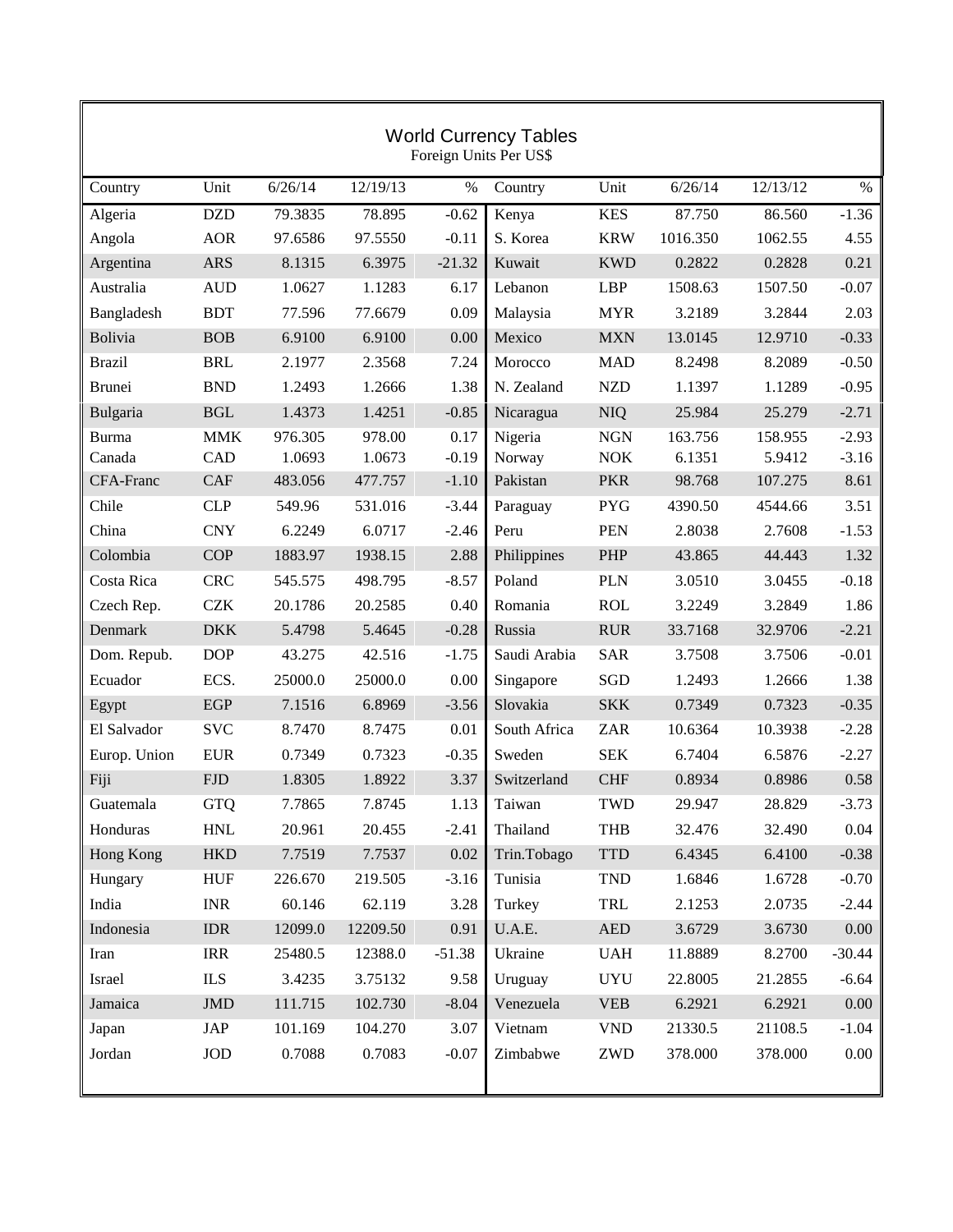### **Selected International Interest Rates**

| As of 6/26/14     |                                            |            |            |            |            |            |  |  |
|-------------------|--------------------------------------------|------------|------------|------------|------------|------------|--|--|
|                   | <b>USD</b>                                 | <b>GBP</b> | <b>CAD</b> | <b>EUR</b> | <b>CHF</b> | <b>JPY</b> |  |  |
| <b>CB Rate</b>    | 0.75                                       |            | 1.25       |            |            | 0.50       |  |  |
| <b>Prime Rate</b> | 3.25                                       | 0.50       | 3.00       | 0.25       | 0.50       | 1.48       |  |  |
|                   |                                            |            |            |            |            |            |  |  |
|                   | <b>Euro-Currency Deposit Offered Rates</b> |            |            |            |            |            |  |  |
|                   | <b>USD</b>                                 | <b>GBP</b> | <b>CAD</b> | <b>EUR</b> | <b>CHF</b> | <b>JPY</b> |  |  |
| 1 Month           | 0.23                                       | 0.50       | 1.14       | 0.16       | 0.02       | 0.23       |  |  |
| <b>3 Months</b>   | 0.34                                       | 0.64       | 1.25       | 0.22       | 0.09       | 0.34       |  |  |
| 6 Months          | 0.45                                       | 0.87       | 1.37       | 0.33       | 0.18       | 0.45       |  |  |
| 1 Year            | 0.61                                       | 1.20       | 1.61       | 0.52       | 0.33       | 0.61       |  |  |

| <b>NEW YORK</b>                                                                            |                              | <b>LONDON</b>                                                      |                              | <b>TORONTO</b>                                                     |                              |  |
|--------------------------------------------------------------------------------------------|------------------------------|--------------------------------------------------------------------|------------------------------|--------------------------------------------------------------------|------------------------------|--|
| <b>Federal Funds</b><br><b>Commercial Paper</b><br>30-59 Days<br>60-89 Days<br>90-179 Days | 0.10<br>0.05<br>0.08<br>0.11 | <b>Sterling Libor</b><br>1 Month<br>3 Months<br>6 Months<br>1 Year | 0.49<br>0.55<br>0.70<br>1.03 | <b>Treasury Bills</b><br>1 Month<br>3 Months<br>6 Months<br>1 Year | 0.91<br>0.94<br>0.96<br>0.99 |  |
| <b>Bankers Accept.</b>                                                                     |                              | <b>Sterling CD's</b>                                               |                              | <b>Corporate Paper</b>                                             |                              |  |
| 60-89<br>Days<br>150-179 Days                                                              | 0.23<br>0.38                 | 1 Month<br>3 Months<br>6 Months<br>1 Year                          | 0.45<br>0.59<br>0.77<br>1.15 | 1 Month<br>2 Months<br>3 Months                                    | 1.13<br>1.15<br>1.17         |  |
| <b>Treasury Bills</b>                                                                      |                              | London-Interbank                                                   |                              | <b>Banker Accept.</b>                                              |                              |  |
| Month<br>1<br><b>Months</b><br>3<br><b>Months</b><br>6<br>Year<br>1                        | 0.01<br>0.03<br>0.06<br>0.12 | 1 Month<br>3 Months<br>6 Months<br>1 Year                          | 0.15<br>0.23<br>0.33<br>0.55 | 1 Month<br>3 Months                                                | 1.19<br>1.20                 |  |
| 5<br>Years                                                                                 | 1.70                         |                                                                    |                              | <b>FRANKFURT</b>                                                   |                              |  |
| 10 Years                                                                                   | 2.59                         |                                                                    |                              | <b>EURIBOR</b><br>1 Month<br>3 Months<br>6 Months<br>1 Year        | 0.10<br>0.21<br>0.31<br>0.49 |  |

### **Subscription Information**

One year subscription to RUNDT'S WORLD BUSINESS INTELLIGENCE: US\$885.- (plus foreign airmail postage of \$95.- where applicable). Two-month trial subscription to Rundt's World Business Intelligence US\$450.- (may subsequently be applied against a full-year subscription)

**To order Tel: 973-731-7502 Fax: 973-731-7503,**

**E-mail:** [info@rundtsintelligence.com](mailto:info@rundtsintelligence.com)

**Visit our home-page at: www.rundtsintelligence.com**